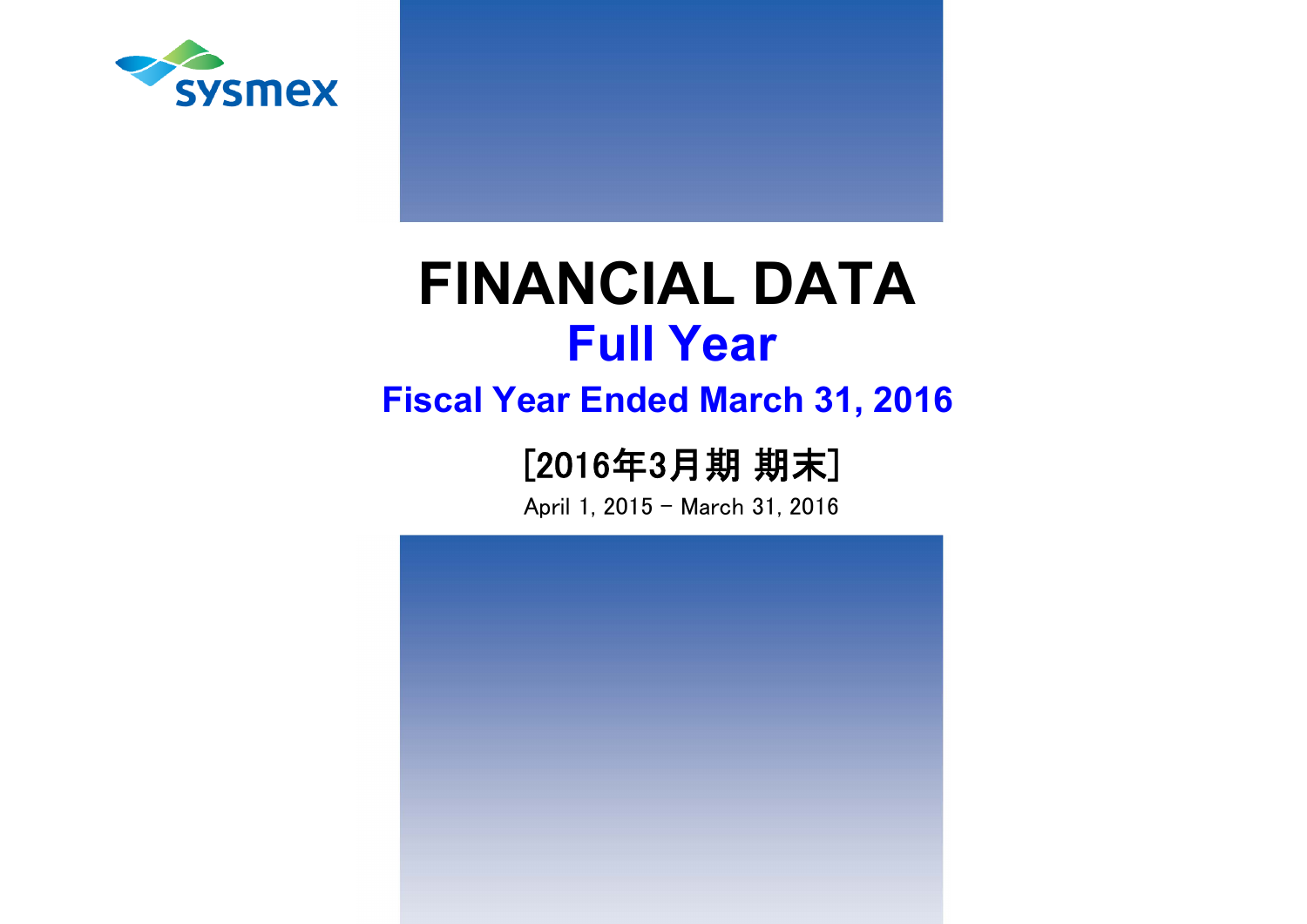| 次 | <b>CONTENTS</b> |
|---|-----------------|
|   |                 |

| <連結データ>           | $<$ Consolidated Data $>$                                                                                                             |    |
|-------------------|---------------------------------------------------------------------------------------------------------------------------------------|----|
| 連結決算概要            | <b>Financial Summary (Consolidated)</b>                                                                                               |    |
| 連結貸借対照表           | <b>Consolidated Balance Sheets</b>                                                                                                    | 3  |
| 連結損益計算書           | <b>Consolidated Income Statement</b>                                                                                                  | 5  |
| 連結キャッシュフロー計算書     | <b>Consolidated Cash Flow Statement</b>                                                                                               | 6  |
| 地域別・事業別・品目別売上高    | Net Sales by Destination, Business and Product type                                                                                   | 8  |
| 地域別・事業別売上高        | <b>Net Sales by Destination and Business</b>                                                                                          | 9  |
| 地域別·品目別売上高        | Net Sales by Destination and Product type                                                                                             | 12 |
| 所在地別売上高および営業利益の状況 | Net Sales and Operating Income (Loss) by Geographical Region<br>(Net Sales and Operating Income (Loss) of Subsidiaries in the Region) | 13 |

| <関連データ> | $\leq$ Associated Data $>$ |    |
|---------|----------------------------|----|
|         | <b>Stock Information</b>   | 14 |
|         | Corporate Data             | 15 |
|         |                            |    |

#### ● 2017年3月期よりIFRSを適用します。 ● From fiscal year ending March 31, 2017, Sysmex will start applying IFRS. ●2016年3月期第3四半期にシスメックス ウエストアンドセントラルアフリカをガーナに設立しました。 ● In the 3rd quarter of e fiscal year ending March 31st, 2016, Sysmex established Sysmex West and Central Africa Ltd. in Ghana. ● 2014年4月1日付で1株を2株に株式分割を実施しました。 ● The shares of shareholders was split two for one on April 1, 2014. ● 2014年3月期第3四半期にアイノスティクス ゲーエムベーハー及びその関係会社を子会社化しました。 ● In the 3rd quarter of the fiscal year ending March 31, 2014, Inostics GmbH and its affiliated companies were converted to subsidiaries. ● 2014年3月期第2四半期にパルテック ゲーエムベーハー ゲルリッツ及びその関係会社の持分を取得し、子会 社化しました。 ● In the 2nd quarter of the fiscal year ending March 31, 2014, Sysmex acquired Partec GmbH Görlitz and its ownership in affiliated companies and converted these companies to subsidiaries. ● 2014年3月期第1四半期の連結決算より、シスメックスピジネスサポート株式会社、シスメックスコリアの業績 が反映されています。 ● At the beginning of 1st quarter of fiscal year ending March 31, 2014, the consolidated figures include the results of Sysmex Business Support Co., Ltd. and Sysmex Korea Co., Ltd. ● 2011年4月1日付で1株を2株に株式分割を実施しました。 ●The shares of shareholders was split two for one on April 1, 2011. 本資料のうち、業績見通し等に記載されている各数値は、現在入手可能な情報による判断および 仮定に基づき算出しており、判断や仮定に内在する不確定性および今後の事業運営や内外の状況

#### 変化により、実際の業績等が見通しの数値と大きく異なる可能性があります。

#### Forward-looking Statements

This material contains forward-looking statements about Sysmex Corporation and its group companies (the Sysmex Group). These forward-looking statements are based on current judgments and assumptions of the Sysmex Group in light of the information currently available to it, and involve known and unknown risks, uncertainties and other factors, including but not limited to: global economic conditions, competitive situations and changes in exchange rates. Such risks, uncertainties and other factors may cause our actual results, performance, achievements or financial position to be materially different from any future results, performance, achievements or financial position expressed or implied by these forward-looking statements.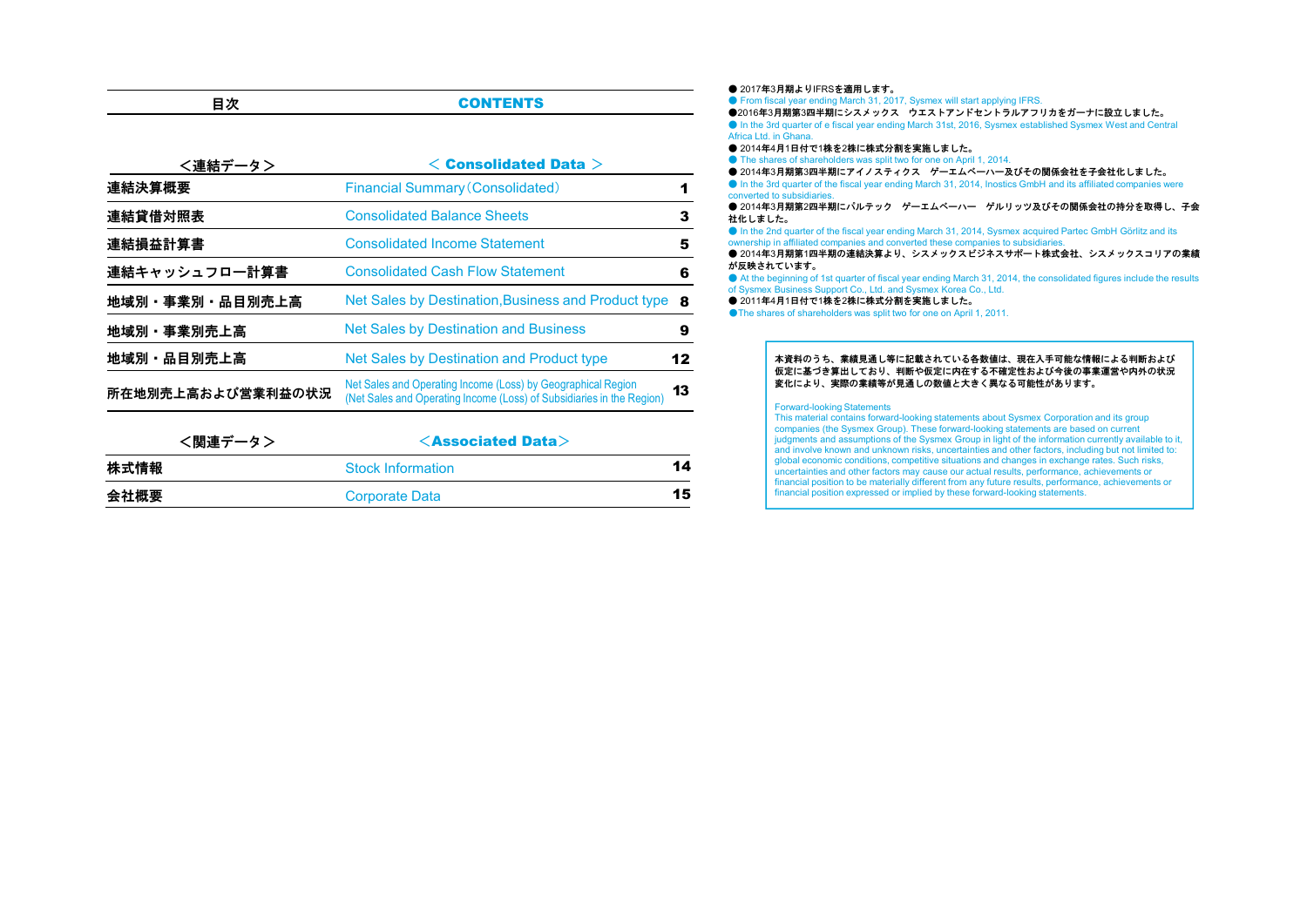Consolidated Data

#### 連結決算概要 [通期累計]

Financial Summary (Consolidated) [Full Year]

|                 |                                                      |         |                                                             |                   |         |                   | $(Y \text{ million})$ (Ratio: 96) |                                       |                         |                                                             |  |  |  |  |  |  |  |
|-----------------|------------------------------------------------------|---------|-------------------------------------------------------------|-------------------|---------|-------------------|-----------------------------------|---------------------------------------|-------------------------|-------------------------------------------------------------|--|--|--|--|--|--|--|
|                 | 決算期 Fiscal Te                                        |         | 2012.3 F.Y. 2013.3 F.Y. 2014.3 F.Y. 2015.3 F.Y. 2016.3 F.Y. |                   |         |                   |                                   |                                       |                         |                                                             |  |  |  |  |  |  |  |
| 項目 Item         |                                                      |         |                                                             |                   |         |                   | 日本基準 (J-GAAP)                     | <b>IFRS</b><br>項目(IFRS) Item for IFRS |                         |                                                             |  |  |  |  |  |  |  |
| 売上高             | <b>Net Sales</b>                                     | 134.743 | 145.577                                                     | 184.538           | 221.376 | 253.157           | 275,000                           | 275,000 売上高                           |                         | <b>Net Sales</b>                                            |  |  |  |  |  |  |  |
| 売上総利益           | <b>Gross Profit</b>                                  | 83.091  |                                                             | 88.995 *1 114.595 | 126.018 | 151.093           | 162.500                           |                                       | 161.000 売上総利益           | <b>Gross Profit</b>                                         |  |  |  |  |  |  |  |
| 営業利益            | Operating Income                                     | 19.205  | 21,804                                                      | 32.870            | 44,411  | 56.962            | 61,000                            |                                       | 62.000 営業利益             | Operating Income                                            |  |  |  |  |  |  |  |
| 経常利益            | Ordinary Income                                      | 19.130  | 22.976                                                      | 33.782            | 45.955  | 54.342            | 60.500                            |                                       |                         | <b>Ordinary Income</b>                                      |  |  |  |  |  |  |  |
| 親会社株主に帰属する当期純利益 | <b>Profit Attributable to Owners of Parent</b>       | 12.007  | 14.165                                                      | 20.573            | 26.638  | 36.233            | 39,500                            |                                       | 40.500 親会社の所有者に帰属する当期利益 | Profit Attributable to Owners of Parent                     |  |  |  |  |  |  |  |
| 1株当たり当期純利益(円)   | Profit per Share( $Y$ )                              | 116.85  | 137.58                                                      | 99.47             | 128.49  | 174.42            | 190.01                            |                                       | 194.82 基本的1株当たり当期利益(円)  | Basic Profit per Share( $\angle$ )                          |  |  |  |  |  |  |  |
| 自己資本当期純利益率      | Return on Equity [ROE]                               | 12.3    | 12.8                                                        | 15.6              | 17.0    | 20.4              | 20.0                              |                                       | $20.5$ ROE              | Return on Equity [ROE]                                      |  |  |  |  |  |  |  |
| 売上総利益率          | <b>Gross Profit per Net Sales</b>                    | 61.7    | 61.1 $\times$ 1                                             | 62.1              | 56.9    | 59.7              | 59.1                              |                                       | 58.5 売上総利益率             | <b>Gross Profit per Net Sales</b>                           |  |  |  |  |  |  |  |
| 売上高営業利益率        | <b>Operating Income to Net Sales</b>                 | 14.3    | 15.0                                                        | 17.8              | 20.1    | 22.5              | 22.2                              |                                       | 22.5 売上高営業利益率           | <b>Operating Income to Net Sales</b>                        |  |  |  |  |  |  |  |
| 売上高経常利益率        | <b>Ordinary Income to Net Sales</b>                  | 14.2    | 15.8                                                        | 18.3              | 20.8    | 21.5              | 22.0                              |                                       |                         | <b>Ordinary Income to Net Sales</b>                         |  |  |  |  |  |  |  |
| 売上高当期純利益率       | Profit Attributable to Owners of Parent to Net Sales | 8.9     | 9.7                                                         | 11.1              | 12.0    | 14.3 <sub>1</sub> | 14.4                              |                                       | 14.7 売上高当期利益率           | <b>Profit Attributable to Owners of Parent to Net Sales</b> |  |  |  |  |  |  |  |

(百万円) (構成比:%)

|                 | 決算期 Fiscal Terr                                |           |           |           |           | 2012.3 F.Y. 2013.3 F.Y. 2014.3 F.Y. 2015.3 F.Y. 2016.3 F.Y. 1 | 増減         |
|-----------------|------------------------------------------------|-----------|-----------|-----------|-----------|---------------------------------------------------------------|------------|
| 項目 Item         |                                                |           |           |           |           |                                                               | (Variance) |
| 資本金             | <b>Capital Stock</b>                           | 9.187     | 9.711     | 10.243    | 10.483    | 11.016                                                        | 533        |
| 自己株控除後期末株式数(千株) | Number of Shares Outstanding (thousand shares) | 102.809.3 | 103.180.7 | 207.113.1 | 207.451.1 | 207.888.4                                                     | 437.3      |
| 純資産             | <b>Net Assets</b>                              | 102.502   | 119.153   | 146.250   | 169.550   | 188,095                                                       | 18.545     |
| 総資産             | <b>Total Assets</b>                            | 142.285   | 173.010   | 210.758   | 247.983   | 267.638                                                       | 19.655     |
| 自己資本比率          | <b>Equity Ratio</b>                            | 71.6      | 68.7      | 69.2      | 68.0      | 69.9                                                          | 1.9        |
| 1株当たり純資産(円)     | Net Assets per Share (¥)                       | 990.51    | .151.38   | 703.76    | 812.37    | 899.51                                                        | 87.14      |

| 項目 Item          | ╱ 決算期 Fiscal Term 2012.3 F.Y. 2013.3 F.Y. 2014.3 F.Y. 2015.3 F.Y. 2016.3 F.Y. 2 |                    |                    |                    |                    |                    |
|------------------|---------------------------------------------------------------------------------|--------------------|--------------------|--------------------|--------------------|--------------------|
|                  | 営業活動によるキャッシュ・フロー Net Cash Provided by (Used in) Operating Activities            | 17.058             | 25.806             | 36.563             | 38.640             | 39.567             |
|                  | 投資活動によるキャッシュ・フロー Net Cash Provided by (Used in) Investment Activities           | $\triangle$ 10.372 | $\triangle$ 12.524 | $\triangle$ 33.940 | $\triangle$ 19.544 | $\triangle$ 21.622 |
| 財務活動によるキャッシュ・フロー | Net Cash Provided by (Used in) Financing Activities                             | $\triangle$ 3.813  | $\triangle$ 3.116  | $\triangle$ 2.897  | $\Delta$ 7.554     | $\triangle$ 8.755  |
| 現金及び現金同等物の期末残高   | Cash and Cash Equivalents at End of Term                                        | 21.838             | 34.306             | 36.547             | 50.219             | 56.481             |

※1 2015.3.1Qより、販売した製商品を顧客へ届けるための運送費を売上原価に計上する方法にグループ内で統一しました。なお、2014.3期については遡及適用後の財務諸表となっております。

XXDuring the first quarter of the fiscal year ending March 31, 2015, Sysmex has adopted consistently throughout the Group the practice of including transportation costs for shipping sold products to customers within cost o The financial statements for the fiscal year ended March 31, 2014, have been retroactively adjusted.

#### ※2 2015年3月期以前の数値は「当期純利益」の数値です。

※2 Figures shown for fiscal years ended on or before March 31, 2015 are "Net income."

●2014年4月1日付で1株を2株に株式分割を行っております。そのため、前連結会計年度の期首に当該分割が行われたと仮定して期末発行済株式数を算定しております。 The Company conducted a two-for-one stock split on April 1, 2014. Accordingly, calculations involving the number of shares issued as of the end of the fiscal year are performed as if the stock split had been conducted at t

●2015.3.1Q以降、サービスコスト等の表示区分を変更しております。

●The presentation of service cost and other categories has been revised from the first three months of the fiscal year ended March 31, 2015.

●通期予想は、2016年5月に公表したものです。

s

●Business forecast was announced in May 2016.

1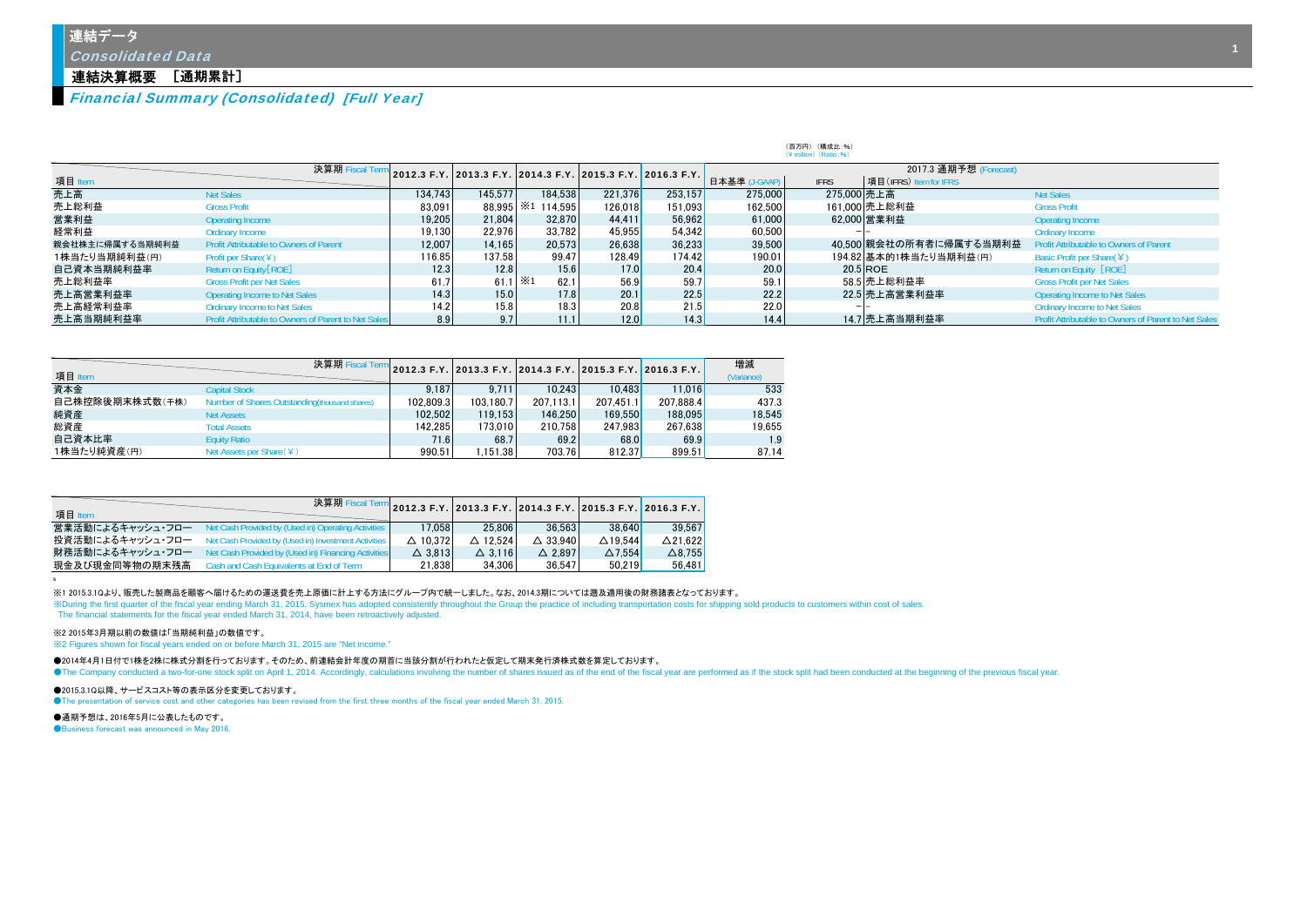## |<br>換算レート(通期実績) **Average Exchange Rates (Annual)**

|              |     | 決算期 Fiscal |       |       |       | 2012.3 F.Y.   2013.3 F.Y.   2014.3 F.Y.   2015.3 F.Y. | 2016.3 F.Y. | 2017.3 通期予想<br>Forecast |
|--------------|-----|------------|-------|-------|-------|-------------------------------------------------------|-------------|-------------------------|
| <b>USFJL</b> | (円) |            | 79.1  | 83.1  | 100.2 | 109.9                                                 | 120.1       | 110.0                   |
| ユーロ          |     |            | 109.0 | 107.2 | 134.4 | 138.8                                                 | 132.6       | 125.0                   |
| 元            | (円) |            | 12.4  | 13.2  | 16.3  | 170                                                   | 18.9        | 17.0                    |

## 換算レート(期中平均)

Average Exchange Rates (Periods)

| 項目   |     | 決算期 |       |       |       | $\vert$ 2012.3 F.Y. 2013.3 F.Y. 2014.3 F.Y. 2015.3 F.Y. | 2016.3 F.Y. | 2017.3 通期予想<br>(Forecast |
|------|-----|-----|-------|-------|-------|---------------------------------------------------------|-------------|--------------------------|
| USドル | (円) |     | 79.1  | 83.1  | 100.2 | 109.9                                                   | 120.1       | 110.0                    |
| ユーロ  | (円) |     | 109.0 | 107.2 | 134.4 | 138.8                                                   | 132.6       | 125.0                    |
| 元    | (円) |     | 12.4  | 13.2  | 16.3  | 17.8                                                    | 18.9        | 17.0                     |

## 設備投資の状況

Capital Expenditure

|            |                                      | 決算期 Fiscal Teri                  |        |        | 2012.3 F.Y. 2013.3 F.Y. 2014.3 F.Y. 2015.3 F.Y. |        | 2016.3 F.Y. | 2017.3 通期予想 (Forecast) |             |
|------------|--------------------------------------|----------------------------------|--------|--------|-------------------------------------------------|--------|-------------|------------------------|-------------|
| 項目 Item    |                                      |                                  |        |        |                                                 |        |             | 日本基準                   | <b>IFRS</b> |
| 設備投資       | Capital Expenditure                  | (百万円)<br>$(\frac{4}{3})$ million | 7,908  | 8.945  | 13.365                                          | 13.907 | 13.095      | 10,000                 | 10.000      |
| 減価償却費      | <b>Depreciation and Amortization</b> | (百万円)<br>$(*$ million)           | 7.031  | 7.945  | 9.960                                           | 11.258 | 12.253      | 12.500                 | 14.200      |
| 研究開発費      | <b>R&amp;D Expenditure</b>           | (百万円)<br>$(\frac{4}{3})$ million | 11.904 | 12.119 | 13.260                                          | 14.692 | 17.775      | 18.500                 | 16.200      |
| 研究開発費対売上比率 | R&D Expenditure per Net Sales        | (96)                             | 8.8    | 8.3    |                                                 | 6.6    | 7.0         | 6.7                    | 5.9         |

●通期予想は、2016年5月に公表したものです。<br>●Business forecast was announced in May 2016.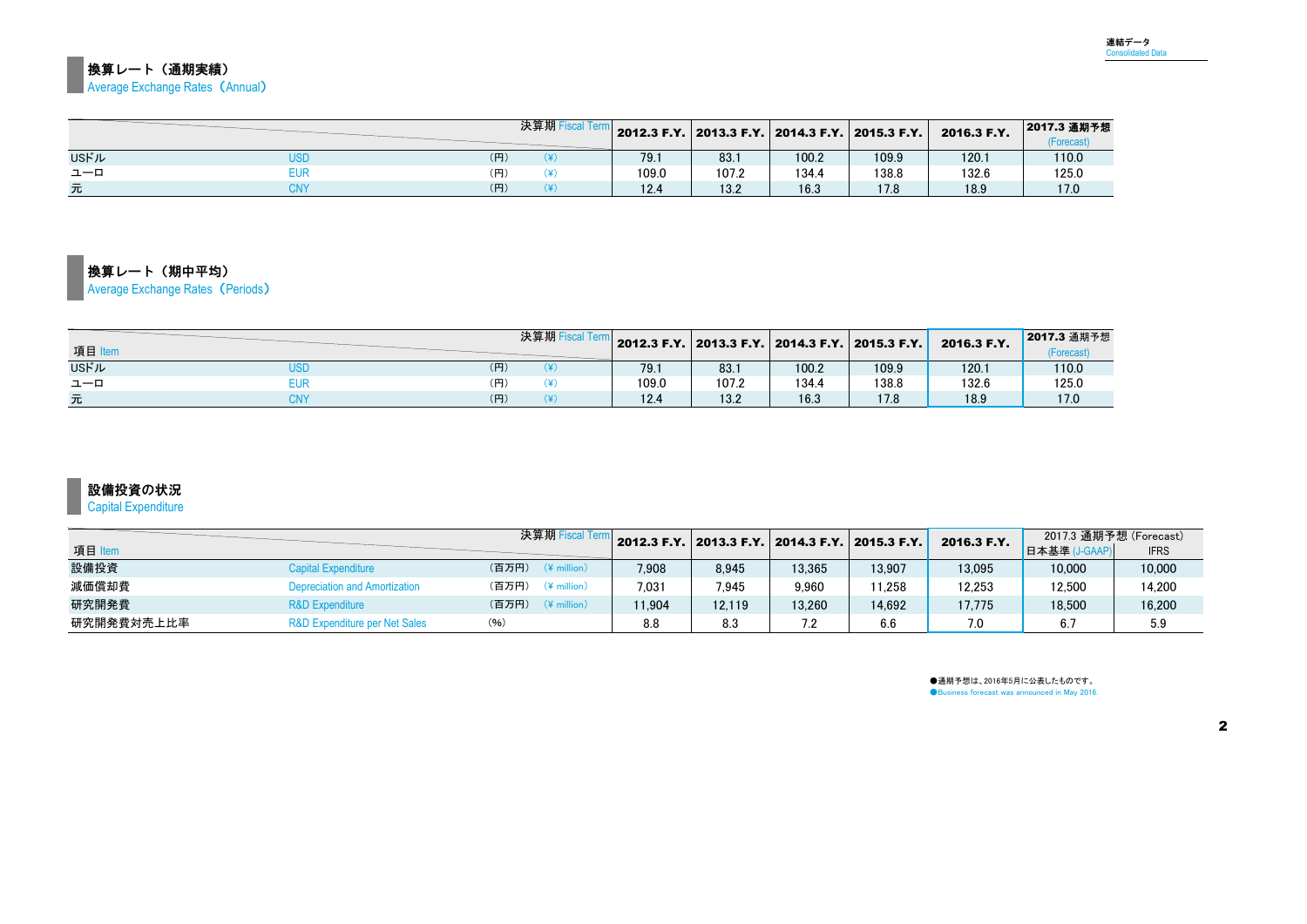# <mark>連結貸借対照表</mark>

# **Consolidated Balance Sheets**

## 資産の部

**Assets Section** 

| <b>ADDED OCCUPIT</b> |                                           |                 |               |                 |                 |                 |              |               |                 |                 | (¥ million) (Ratio: %) |                   |
|----------------------|-------------------------------------------|-----------------|---------------|-----------------|-----------------|-----------------|--------------|---------------|-----------------|-----------------|------------------------|-------------------|
|                      |                                           | 2012.3 F.Y.     |               | 2013.3 F.Y.     |                 | 2014.3 F.Y.     |              | 2015.3 F.Y.   |                 | 2016.3 F.Y.     |                        | 増減                |
| 項目 Item              |                                           |                 | $\frac{0}{6}$ |                 | $\%$            |                 | %            |               | $\%$            |                 | $\%$                   | (Variance)        |
| 流動資産                 | <b>Current Assets</b>                     | 90.160          | 63.4          | 114.411         | 66.1            | 125.823         | 59.7         | 154.148       | 62.2            | 172.665         | 64.5                   | 18,517            |
| 現金及び預金               |                                           | 21.362          | 15.0          | 33.830          | 19.6            | 36.698          | 17.4         | 50.272        | 20.3            | 56.544          | 21.1                   | 6.272             |
| 受取手形及び売掛金            | Notes and Accounts Receivable-trade       | 36,218          | 25.5          | 41.254          | 23.8            | 45,514          | 21.6         | 53.038        | 21.4            | 55,505          | 20.7                   | 2,467             |
| リース投資資産              | <b>Lease Investment Assets</b>            | 2,576           | 1.8           | 3.262           | 1.9             | 4.640           | 2.2          | 5.413         | 2.2             | 8,535           | 3.2                    | 3,122             |
| 有価証券                 | <b>Marketable Securities</b>              | 745             | 0.5           | 627             | 0.4             | 131             | 0.1          | 240           | 0.1             | 299             | 0.1                    | 59                |
| たな卸資産                | Inventories                               | 21,843          | 15.4          | 25.940          | 15.0            | 27,319          | 13.0         | 29,888        | 12.1            | 35.623          | 13.3                   | 5,735             |
| 繰延税金資産               | <b>Deferred Tax Assets</b>                | 5,129           | 3.6           | 6.029           | 3.5             | 8,011           | 3.8          | 8.987         | 3.6             | 7.911           | 3.0                    | $\Delta$ 1,076    |
| 前払費用                 | <b>Prepaid Expenses</b>                   | 1.330           | 0.9           | 1.342           | 0.8             | 1.600           | 0.8          | 1.991         | 0.8             | 2.201           | 0.8                    | 210               |
| 短期貸付金                | <b>Short-term Loans Receivable</b>        |                 | 0.0           | 43              | 0.0             |                 | 0.0          |               | 0.0             |                 | 0.0                    | $\mathbf{0}$      |
| その他                  | <b>Others</b>                             | 1.302           | 0.9           | 2.603           | 1.5             | 2.793           | 1.3          | 4.890         | 2.0             | 6.631           | 2.5                    | 1.741             |
| 貸倒引当金                | <b>Allowance for Doubtful Accounts</b>    | $\triangle$ 350 | $\Delta$ 0.2  | $\triangle$ 523 | $\triangle$ 0.3 | $\triangle$ 889 | $\Delta$ 0.4 | $\Delta$ 575  | $\triangle$ 0.2 | $\triangle$ 588 | $\Delta$ 0.2           | $\Delta$ 13       |
| 固定資産                 | <b>Noncurrent Assets</b>                  | 52,124          | 36.6          | 58.599          | 33.9            | 84.935          | 40.3         | 93,835        | 37.8            | 94.973          | 35.5                   | 1.138             |
| 有形固定資産               | <b>Property, Plant and Equipment</b>      | 39.839          | 28.0          | 45.478          | 26.3            | 53.774          | 25.5         | 59.061        | 23.8            | 61.235          | 22.9                   | 2.174             |
| 建物及び構築物              | <b>Buildings and Structures</b>           | 16,736          | 11.8          | 18.652          | 10.8            | 18,855          | 8.9          | 22,425        | 9.0             | 25,116          | 9.4                    | 2,691             |
| 機械装置及び運搬具            | Machinery, Equipment and Vehicles, Net    | 2,609           | 1.8           | 3.102           | 1.8             | 3,235           | 1.5          | 3.895         | 1.6             | 4.406           | 1.6                    | 511               |
| 工具、器具及び備品            | <b>Tools, Furniture and Fixtures, Net</b> | 9,857           | 6.9           | 12,353          | 7.1             | 15.145          | 7.2          | 16,834        | 6.8             | 17.198          | 6.4                    | 364               |
| 土地                   | Land                                      | 8.893           | 6.3           | 10.023          | 5.8             | 11.264          | 5.3          | 11,259        | 4.5             | 11.310          | 4.2                    | 51                |
| リース資産                | Lease Assets, Net                         | 618             | 0.4           | 525             | 0.3             | 595             | 0.3          | 510           | 0.2             | 1.152           | 0.4                    | 642               |
| 建設仮勘定                | <b>Construction in Progress</b>           | 1.124           | 0.8           | 821             | 0.5             | 4,678           | 2.2          | 4.136         | 1.7             | 2.050           | 0.8                    | $\Delta$ 2,086    |
| 無形固定資産               | <b>Intangible Assets</b>                  | 6.903           | 4.9           | 6.885           | 4.0             | 23.858          | 11.3         | 23.783        | 9.6             | 23.241          | 8.7                    | $\triangle$ 542   |
| のれん                  | Goodwill                                  | 2,194           | 1.5           | 1.790           | 1.0             | 13.115          | 6.2          | 12.114        | 4.9             | 9.085           | 3.4                    | $\triangle$ 3,029 |
| ソフトウェア               | Software                                  | 4,447           | 3.1           | 4.654           | 2.7             | 5,969           | 2.8          | 7.112         | 2.9             | 9,233           | 3.4                    | 2,121             |
| その他                  | <b>Others</b>                             | 262             | 0.2           | 440             | 0.3             | 4.773           | 2.3          | 4.555         | 1.8             | 4.922           | 1.8                    | 367               |
| 投資その他の資産             | <b>Investments and Other Assets</b>       | 5.381           | 3.8           | 6.234           | 3.6             | 7.303           | 3.5          | 10.990        | 4.4             | 10.496          | 3.9                    | $\triangle$ 494   |
| 投資有価証券               | <b>Investment Securities</b>              | 3,259           | 2.3           | 4.035           | 2.3             | 4.672           | 2.2          | 7.174         | 2.9             | 6,753           | 2.5                    | $\triangle$ 421   |
| 長期貸付金                | Long-term Loans Receivable                | 14              | 0.0           | 14              | 0.0             | 13              | 0.0          | 11            | 0.0             |                 | 0.0                    | $\triangle 3$     |
| 繰延税金資産               | <b>Deferred Tax Assets</b>                | 87              | 0.1           | 125             | 0.1             | 132             | 0.1          | 267           | 0.1             | 329             | 0.1                    | 62                |
| 退職給付に係る資産            | Net defined benefit assets                |                 |               |                 |                 |                 |              | 960           | 0.4             | 582             | 0.2                    | $\triangle$ 378   |
| 長期前払費用               | <b>Long-term Prepaid Expenses</b>         | 318             | 0.2           | 323             | 0.2             | 353             | 0.2          | 419           | 0.2             | 581             | 0.2                    | 162               |
| その他                  | <b>Others</b>                             | 1.704           | 1.2           | 1.739           | 1.0             | 2.134           | 1.0          | 2.161         | 0.9             | 2.244           | 0.8                    | 83                |
| 貸倒引当金                | <b>Allowance for Doubtful Accounts</b>    | $\triangle$ 3   | $\Delta 0.0$  | $\triangle 3$   | $\Delta 0.0$    | $\triangle 3$   | $\Delta 0.0$ | $\triangle 3$ | $\Delta 0.0$    | $\triangle 3$   | $\Delta 0.0$           |                   |
| 資産合計                 | <b>Total Assets</b>                       | 142,285         | 100.0         | 173.010         | 100.0           | 210,758         | 100.0        | 247,983       | 100.0           | 267,638         | 100.0                  | 19.655            |

(百万円) (構成比:%)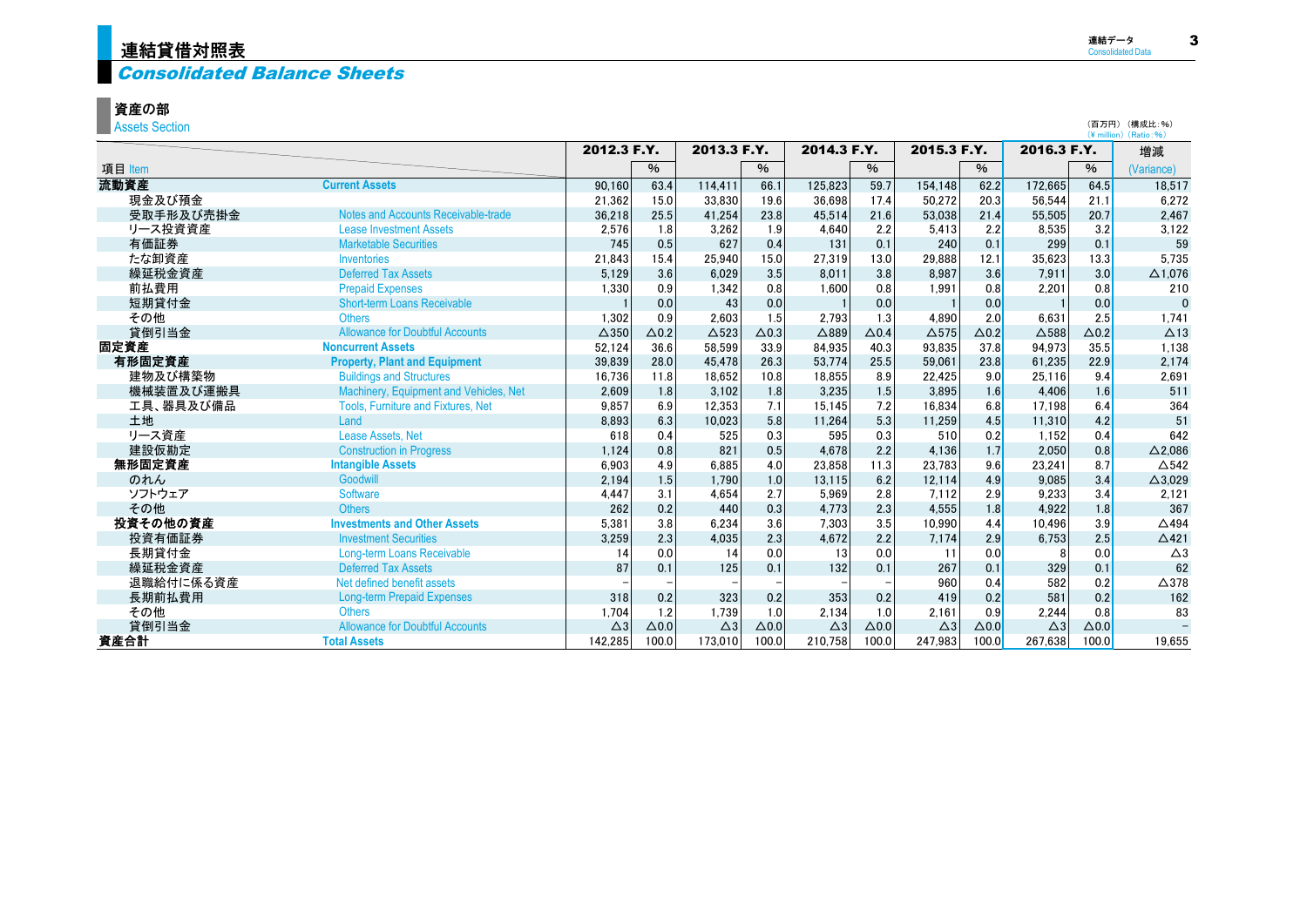(百万円) (構成比:%)

|              |                                                       |                   |                 |                 |              |                 |              |                 |              |                 |              | (¥ million) (Ratio:%)    |
|--------------|-------------------------------------------------------|-------------------|-----------------|-----------------|--------------|-----------------|--------------|-----------------|--------------|-----------------|--------------|--------------------------|
|              | 決算期 Fiscal Term                                       | 2012.3 F.Y.       |                 | 2013.3 F.Y.     |              | 2014.3 F.Y.     |              | 2015.3 F.Y.     |              | 2016.3 F.Y.     |              | 増減                       |
| 項目 Item      |                                                       |                   | %               |                 | $\%$         |                 | $\%$         |                 | $\%$         |                 | $\%$         | (Variance)               |
| 流動負債         | <b>Current Liabilities</b>                            | 34,728            | 24.4            | 45.424          | 26.3         | 54.010          | 25.6         | 65.170          | 26.3         | 65.895          | 24.6         | 725                      |
| 支払手形及び買掛金    | <b>Notes and Accounts Payable-trade</b>               | 12,176            | 8.6             | 14,832          | 8.6          | 13,263          | 6.3          | 15,965          | 6.4          | 19,873          | 7.4          | 3,908                    |
| 短期借入金        | <b>Short-term Loans Payable</b>                       | 5                 | 0.0             | 3               | 0.0          | 1,050           | 0.5          |                 |              |                 | 0.0          | $\Omega$                 |
| リース債務        | <b>Current Portion of Lease Obligations</b>           | 252               | 0.2             | 53              | 0.0          | 57              | 0.0          | 50              | 0.0          | 149             | 0.1          | 99                       |
| 未払費用         | <b>Accrued Expenses</b>                               | 4,417             | 3.1             | 5.598           | 3.2          | 7.115           | 3.4          | 8.301           | 3.3          | 6.864           | 2.6          | $\Delta$ 1,437           |
| 未払法人税等       | <b>Income Taxes Payable</b>                           | 2,776             | 2.0             | 3.982           | 2.3          | 7,699           | 3.7          | 9.639           | 3.9          | 6.817           | 2.5          | $\triangle$ 2,822        |
| 繰延税金負債       | <b>Deferred Tax Liabilities</b>                       |                   |                 | $6\overline{6}$ | 0.0          | 8               | 0.0          | 101             | 0.0          | 315             | 0.1          | 214                      |
| 賞与引当金        | <b>Provision for Bonuses</b>                          | 3,622             | 2.5             | 4.043           | 2.3          | 5.047           | 2.4          | 6.119           | 2.5          | 6,538           | 2.4          | 419                      |
| 役員賞与引当金      | <b>Provision for Directors' Bonuses</b>               | 248               | 0.2             | 265             | 0.2          | 269             | 0.1          | 411             | 0.2          | 526             | 0.2          | 115                      |
| 製品保証引当金      | <b>Provision for Product Warranties</b>               | 157               | 0.1             | 175             | 0.1          | 291             | 0.1          | 456             | 0.2          | 554             | 0.2          | 98                       |
| その他          | <b>Others</b>                                         | 11.070            | 7.8             | 16.462          | 9.5          | 19.205          | 9.1          | 24.124          | 9.7          | 24.253          | 9.1          | 129                      |
| 固定負債         | <b>Noncurrent Liabilities</b>                         | 5,053             | 3.6             | 8.432           | 4.9          | 10.498          | 5.0          | 13.262          | 5.3          | 13.646          | 5.1          | 384                      |
| 長期借入金        | Long-term Loans Payable                               |                   | 0.0             |                 | 0.0          | 105             | 0.0          |                 |              |                 | 0.0          |                          |
| リース債務        | <b>Lease Obligations</b>                              | 257               | 0.2             | 245             | 0.1          | 251             | 0.1          | 199             | 0.1          | 733             | 0.3          | 534                      |
| 繰延税金負債       | <b>Deferred Tax Liabilities</b>                       | 1,759             | 1.2             | 3.074           | 1.8          | 6,078           | 2.9          | 8.993           | 3.6          | 8,778           | 3.3          | $\Delta$ 215             |
| 退職給付引当金      | <b>Provision for Retirement Benefits</b>              | 1,263             | 0.9             | 1.747           | 1.0          |                 |              |                 |              |                 |              |                          |
| 役員退職慰労引当金    | <b>Provision for Directors' Retirement Benefits</b>   | 160               | 0.1             | 160             | 0.1          | 102             | 0.0          | 102             | 0.0          | 102             | 0.0          | $\overline{\phantom{a}}$ |
| 退職給付に係る負債    | Net defined benefit liability                         |                   |                 |                 |              | 631             | 0.3          | 460             | 0.2          | 463             | 0.2          | 3                        |
| その他          | <b>Others</b>                                         | 1,607             | 1.1             | 3.203           | 1.9          | 3,329           | 1.6          | 3,507           | 1.4          | 3,567           | 1.3          | 60                       |
| 負債合計         | <b>Total Liabilities</b>                              | 39,782            | 28.0            | 53.857          | 31.1         | 64.508          | 30.6         | 78,432          | 31.6         | 79.542          | 29.7         | 1.110                    |
| 株主資本         | <b>Shareholders' Equity</b>                           | 106,543           | 74.9            | 118.050         | 68.2         | 135.133         | 64.1         | 155,330         | 62.6         | 182.251         | 68.1         | 26,921                   |
| 資本金          | <b>Capital Stock</b>                                  | 9.187             | 6.5             | 9.711           | 5.6          | 10.243          | 4.9          | 10.483          | 4.2          | 11.016          | 4.1          | 533                      |
| 資本剰余金        | <b>Capital Surplus</b>                                | 14,127            | 9.9             | 14.651          | 8.5          | 15.183          | 7.2          | 15.423          | 6.2          | 15.957          | 6.0          | 534                      |
| 利益剰余金        | <b>Retained Earnings</b>                              | 83,484            | 58.7            | 93.947          | 54.3         | 109.976         | 52.2         | 129.703         | 52.3         | 155.562         | 58.1         | 25.859                   |
| 自己株式         | <b>Treasury Stock</b>                                 | $\triangle$ 255   | $\Delta$ 0.2    | $\triangle$ 259 | $\Delta$ 0.2 | $\triangle$ 270 | $\Delta$ 0.1 | $\triangle$ 280 | $\Delta$ 0.1 | $\triangle$ 285 | $\Delta$ 0.1 | $\Delta$ 5               |
| その他の包括利益累計額  | <b>Other Comprehensive Income</b>                     | $\triangle$ 4.709 | $\triangle$ 3.3 | 749             | 0.4          | 10.623          | 5.0          | 13.196          | 5.3          | 4.745           | 1.8          | $\triangle$ 8.451        |
| その他有価証券評価差額金 | Valuation Difference on Available-for-sale Securities | 426               | 0.3             | 708             | 0.4          | 1.134           | 0.5          | 1.366           | 0.6          | 1.170           | 0.4          | $\triangle$ 196          |
| 繰延ヘッジ損益      | Deferred Gains or Losses on Hedges                    |                   |                 |                 |              |                 |              |                 |              |                 | 0.0          | 2                        |
| 為替換算調整勘定     | <b>Foreign Currency Translation Adjustments</b>       | $\Delta$ 5,136    | $\Delta$ 3.6    | 41              | 0.0          | 8,652           | 4.1          | 10,428          | 4.2          | 3,429           | 1.3          | $\triangle$ 6.999        |
| 退職給付に係る調整累計額 | Remeasurements of defined benefit plans               |                   |                 |                 |              | 836             | 0.4          | 1,400           | 0.6          | 143             | 0.1          | $\Delta$ 1,257           |
| 新株予約権        | <b>Subscription Rights to Shares</b>                  | 546               | 0.4             | 353             | 0.2          | 493             | 0.2          | 1.024           | 0.4          | 1.097           | 0.4          | 73                       |
| 非支配株主持分      | Non-controlling interests                             | 122               | 0.1             |                 |              |                 |              |                 |              |                 | 0.0          | $\Omega$                 |
| 純資産合計        | <b>Total Net Assets</b>                               | 102,502           | 72.0            | 119.153         | 68.9         | 146,250         | 69.4         | 169,550         | 68.4         | 188.095         | 70.3         | 18,545                   |
| 負債·純資産合計     | <b>Total Liabilities and Net Assets</b>               | 142,285           | 100.0           | 173,010         | 100.0        | 210.758         | 100.0        | 247.983         | 100.0        | 267.638         | 100.0        | 19.655                   |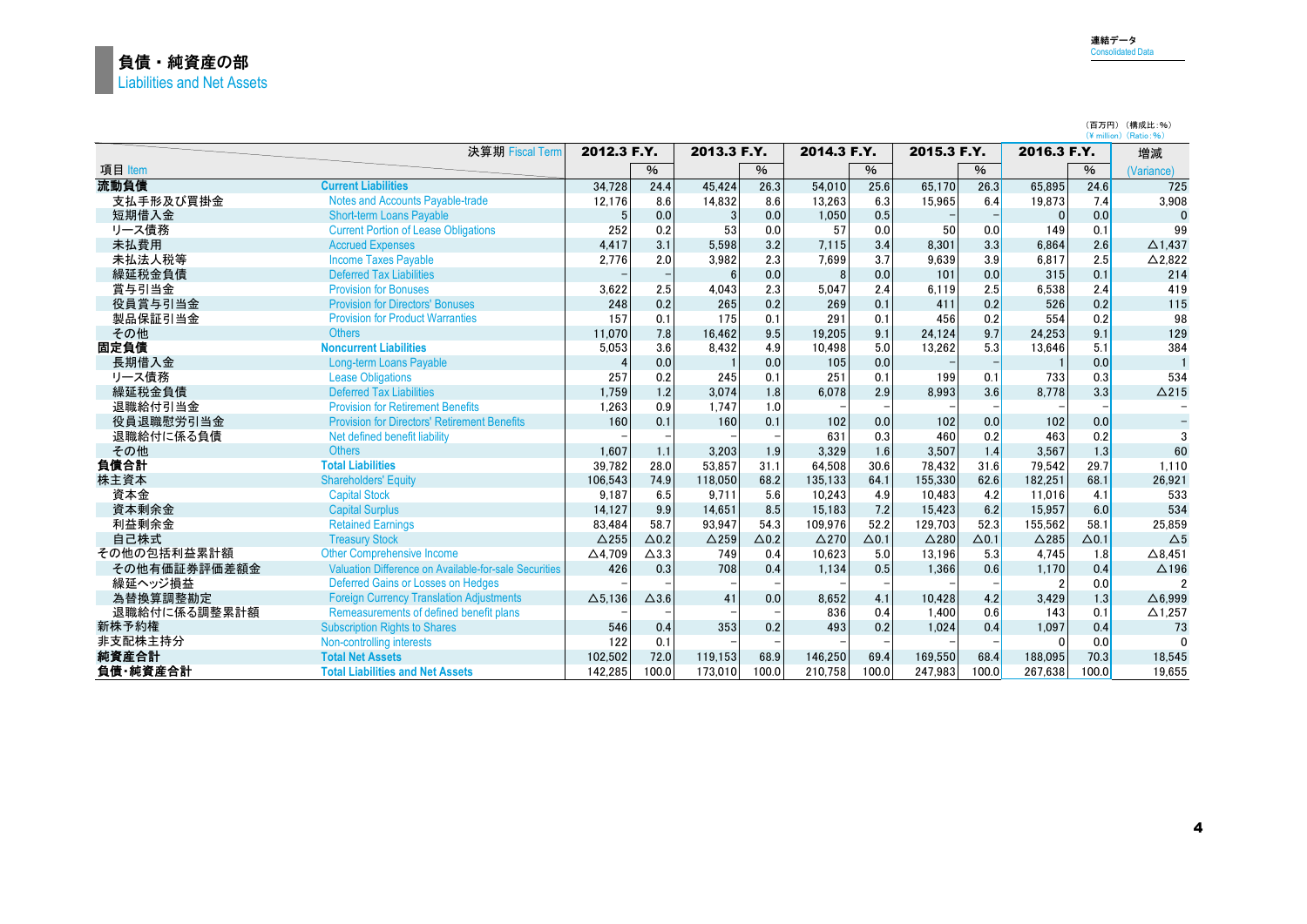# <sup>5</sup> 連結損益計算書 [通期累計]

### Consolidated Income Statement [Full Year]

| 売上高          | <b>Net Sales</b>                                         | 134.743 | 100.0 | 145,577 | 100.0           | 184,538                   | 100.0        | 221,376 | 100.0 | 253,157 | 100.0 |
|--------------|----------------------------------------------------------|---------|-------|---------|-----------------|---------------------------|--------------|---------|-------|---------|-------|
| 売上原価         | <b>Cost of Sales</b>                                     | 51,652  | 38.3  | 56.582  | $38.9 \times 1$ | 69,942                    | 37.9         | 95,358  | 43.1  | 102,063 | 40.3  |
| 売上総利益        | <b>Gross Profit</b>                                      | 83.091  | 61.7  | 88.995  |                 | 61.1   $\times$ 1 114,595 | 62.1         | 126.018 | 56.9  | 151.093 | 59.7  |
| 販売費及び一般管理費   | Selling, General and Administrative                      | 63,885  | 47.4  | 67.190  | $46.2 \times 1$ | 81.724                    | 44.3         | 81.606  | 36.9  | 94,131  | 37.2  |
| 営業利益         | Operating Income                                         | 19,205  | 14.3  | 21,804  | 15.0            | 32,870                    | 17.8         | 44,411  | 20.1  | 56,962  | 22.5  |
| 営業外収益        | Non-Operating Income                                     | 664     | 0.5   | 1,334   | 0.9             | 1.103                     | 0.6          | 1.854   | 0.8   | 963     | 0.4   |
| 受取利息及び配当金    | <b>Interest and Dividend Income</b>                      | 195     | 0.1   | 178     | 0.1             | 229                       | 0.1          | 308     | 0.1   | 368     | 0.1   |
| 投資不動産収入      | Income from Investment Real Estate                       | 211     | 0.2   |         |                 |                           |              |         |       |         |       |
| 助成金          | Subsidize revenue                                        | 69      | 0.1   | 178     | 0.1             | 129                       | 0.1          | 290     | 0.1   | 310     | 0.1   |
| 為替差益         | Foreign Exchange Gain                                    |         |       | 814     | 0.6             | 410                       | 0.2          | 932     | 0.4   |         |       |
| その他          | <b>Others</b>                                            | 187     | 0.1   | 162     | 0.1             | 333                       | 0.2          | 322     | 0.1   | 284     | 0.1   |
| 営業外費用        | <b>Non-Operating Expenses</b>                            | 739     | 0.5   | 161     | 0.1             | 191                       | 0.1          | 310     | 0.1   | 3,582   | 1.4   |
| 支払利息及び割引料    | <b>Interest Expenses</b>                                 | 95      | 0.1   | 59      | 0.0             | 41                        |              | 44      | 0.0   | 46      | 0.0   |
| 売上割引         | <b>Sales Discounts</b>                                   | 33      | 0.0   | 40      |                 | 40                        |              | 42      |       | 44      | 0.0   |
| 投資不動産維持費     | Maintenance Cost of Investment Real Estate               | 49      | 0.0   |         |                 |                           |              |         |       |         |       |
| 為替差損         | <b>Foreign Exchange Loss</b>                             | 403     | 0.3   |         |                 |                           |              |         |       | 2,743   | 1.1   |
| その他          | <b>Others</b>                                            | 157     | 0.1   | 62      | 0.0             | 110                       | 0.1          | 223     | 0.1   | 748     | 0.3   |
| 経常利益         | <b>Ordinary Income</b>                                   | 19,130  | 14.2  | 22,976  | 15.8            | 33,782                    | 18.3         | 45,955  | 20.8  | 54,342  | 21.5  |
| 特別利益         | <b>Extraordinary Profits</b>                             | 18      | 0.0   | 23      | 0.0             | 266                       | 0.1          | 28      | 0.0   | 1.082   | 0.4   |
| 投資有価証券売却益    | <b>Gain on Sales of Investment Securities</b>            |         | 0.0   |         |                 |                           |              |         |       |         |       |
| 固定資産売却益      | <b>Gains on Sale of Noncurrent Assets</b>                | 13      | 0.0   | 12      | 0.0             | 10                        |              | 28      | 0.0   | 22      | 0.0   |
| その他          | <b>Others</b>                                            |         | 0.0   | 10      | 0.0             | 255                       | 0.1          |         |       | 1,059   | 0.4   |
| 特別損失         | <b>Extraordinary Loss</b>                                | 190     | 0.1   | 381     | 0.3             | 598                       | 0.3          | 256     | 0.1   | 764     | 0.3   |
| 固定資産除売却損     | <b>Loss on Sales and Retirement of Noncurrent Assets</b> | 176     | 0.1   | 338     | 0.2             | 204                       | 0.1          | 143     | 0.1   | 364     | 0.1   |
| 減損損失         | <b>Impairment Loss</b>                                   |         |       |         |                 | 231                       | 0.1          | 111     | 0.1   |         |       |
| 投資有価証券等評価損   | <b>Loss on Valuation of Investment Securities</b>        |         |       |         |                 | 46                        |              |         |       | 400     | 0.2   |
| その他          | <b>Others</b>                                            | 13      | 0.0   | 42      | 0.0             | 116                       | 0.1          |         |       |         |       |
| 税金等調整前当期純利益  | Income before income taxes                               | 18.958  | 14.1  | 22.618  | 15.5            | 33.451                    | 18.1         | 45,727  | 20.7  | 54.660  | 21.6  |
| 法人税、住民税及び事業税 | <b>Income Taxes-current</b>                              | 6,890   | 5.1   | 8,184   | 5.6             | 13,734                    | 7.4          | 17,118  | 7.7   | 16,513  | 6.5   |
| 法人税等調整額      | Income Taxes-deferred                                    | 37      | 0.0   | 253     | 0.2             | $\triangle$ 857           | $\Delta$ 0.5 | 1.970   | 0.9   | 1.912   | 0.8   |

四半期純利益 Profit 12,030 8.9 14,181 9.7 20,573 11.1 26,638 12.0 36,233 14.3 非支配株主に帰属する当期純利益 Profit Attributable to Non-Controlling Interests 23 0.0 15 0.0 0 - △0 △0.0 △0 0.0 - 親会社株主に帰属する当期純利益 ※2 Profit Attributable to Owners of Parent 12,007 8.9 14,165 9.7 20,573 11.1 26,638 12.0 36,233 14.3

項目 Item % % % % %

決算期 Fiscal Term 2012.3 F.Y. 2013.3 F.Y. 2014.3 F.Y. 2015.3 F.Y. 2016.3 F.Y.

※1 2015.3.1Qより、販売した製商品を顧客へ届けるための運送費を売上原価に計上する方法にグループ内で統一しました。なお、2014.3期については遡及適用後の財務諸表となっております。

※During the first quarter of the fiscal year ending March 31, 2015, Sysmex has adopted consistently throughout the Group the practice of including transportation costs for shipping sold products to customers within cost of

The financial statements for the fiscal year ended March 31, 2014, have been retroactively adjusted.

※2

※2 2015年3月期以前の数値は「当期純利益」の数値です。

※2 Figures shown for fiscal years ended on or before March 31, 2015 are "Net income."

(百万円) (構成比:%)  $(\frac{4}{\sqrt{2}}$  million)  $(Ratio: % )$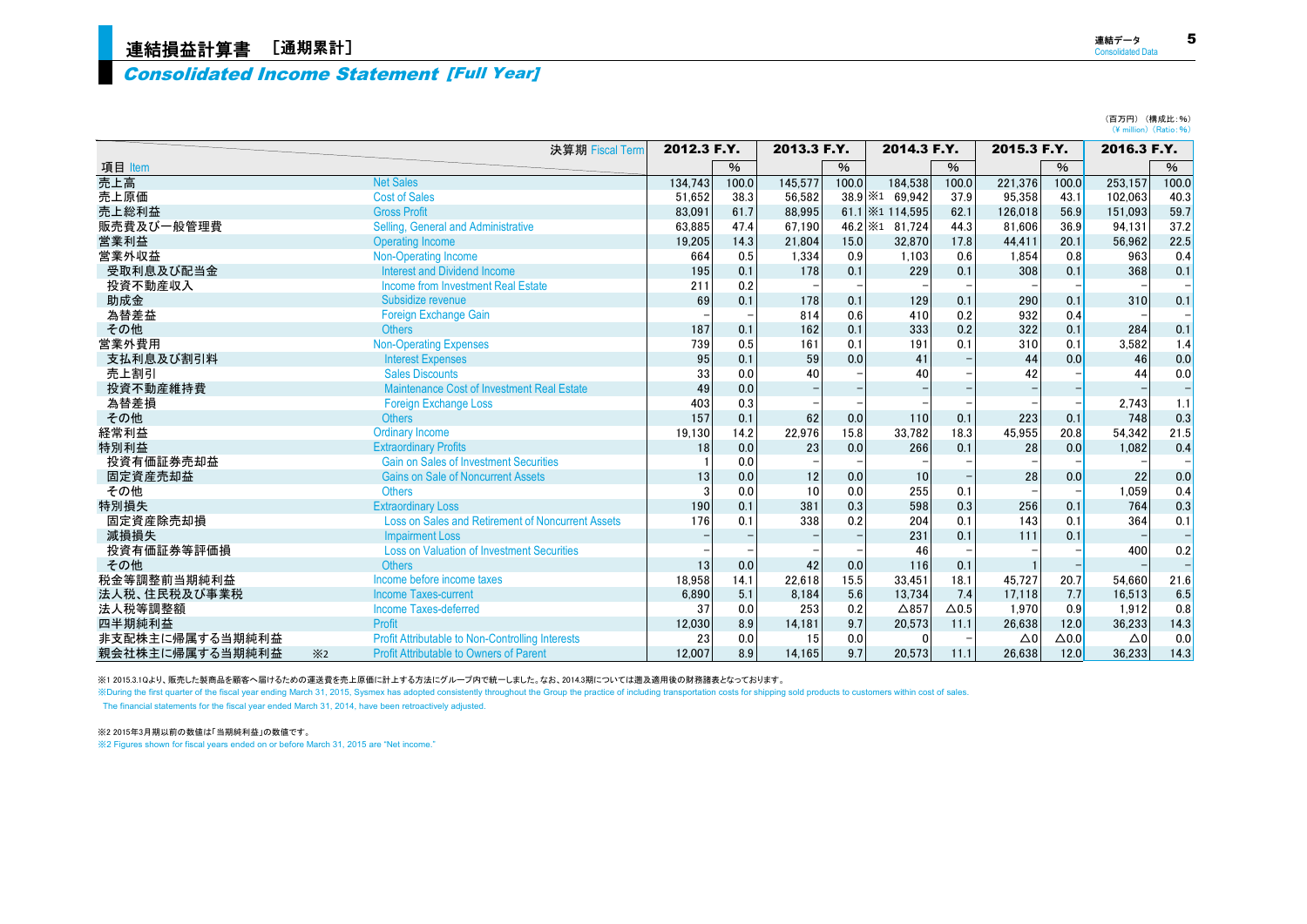#### Consolidated Cash Flow Statement [Full Year]

|                  |                                                                     |                   |                   |                                                 |                   | (百万円)<br>$(4$ million) |
|------------------|---------------------------------------------------------------------|-------------------|-------------------|-------------------------------------------------|-------------------|------------------------|
|                  |                                                                     | 2012.3 F.Y.       |                   | 2013.3 F.Y. 2014.3 F.Y. 2015.3 F.Y. 2016.3 F.Y. |                   |                        |
| 項目 Item          |                                                                     |                   |                   |                                                 |                   |                        |
| 営業活動によるキャッシュ・フロー | <b>Net Cash Provided by (Used in) Operating Activities</b>          |                   |                   |                                                 |                   |                        |
| 税金等調整前当期純利益      | Income before income taxes                                          | 18.958            | 22.618            | 33.451                                          | 45.727            | 54,660                 |
| 減価償却費            | <b>Depreciation and Amortization</b>                                | 7.031             | 7.945             | 9.960                                           | 11.258            | 12,253                 |
| 減損損失             | <b>Impairment Loss</b>                                              |                   |                   | 231                                             | 111               |                        |
| のれん償却額           | <b>Amortization of Goodwill</b>                                     | 990               | 866               | 1,435                                           | 1.695             | 1,932                  |
| 賞与引当金の増減額        | Increase (Decrease) in Provision for Bonuses                        | 359               | 259               | 723                                             | 931               | 577                    |
| 役員賞与引当金の増減額      | Increase (Decrease) in Provision for Directors' Bonuses             | 40                | 17                |                                                 | 141               | 115                    |
| 退職給付引当金の増減額      | Increase (Decrease) in Provision for Retirement Benefits            | 526               | 453               | $\Delta$ 1.803                                  |                   |                        |
| 役員退職慰労引当金の増減額    | Increase (Decrease) in Provision for Directors' Retirement Benefits |                   |                   | $\Delta$ 57                                     |                   |                        |
| 貸倒引当金の増減額        | Increase (Decrease) in Allowance for Doubtful Accounts              | $\Delta 6$        | 114               | 251                                             | $\triangle$ 368   | 50                     |
| 退職給付に係る負債の増減額    | Increase (decrease) in net defined benefit liability                |                   |                   | 1,895                                           | $\triangle$ 640   | $\triangle$ 48         |
| 退職給付に係る資産の増減額    | Increase (decrease) in net defined benefit assets                   |                   |                   |                                                 |                   | $\triangle$ 374        |
| 受取利息及び受取配当金      | <b>Interest and Dividend Income</b>                                 | $\triangle$ 195   | $\Delta$ 178      | $\triangle$ 229                                 | $\triangle$ 308   | $\Delta$ 368           |
| 支払利息             | <b>Interest Expenses</b>                                            | 95                | 59                | 41                                              | 44                | 46                     |
| 持分法による投資損益       | <b>Equity in (Earnings) Losses of Affiliates</b>                    | 60                | 23                | 30                                              | 83                | 502                    |
| 投資有価証券評価損        | Loss (Gain) on valuation of Investment Securities                   |                   |                   | 46                                              |                   | 400                    |
| 固定資産除売却損         | <b>Loss on Retirement of Noncurrent Assets</b>                      | 176               | 338               | 204                                             | 143               | 364                    |
| 売上債権の増減額         | Decrease (Increase) in Notes and Accounts Receivable-trade          | $\triangle$ 4.754 | $\triangle$ 2.424 | 713                                             | $\triangle$ 6.849 | $\Delta$ 5.476         |
| たな卸資産の増減額        | Increase (Decrease) in Inventories                                  | $\Delta$ 2,140    | $\Delta$ 2,818    | 1.644                                           | $\Delta$ 1,785    | $\Delta 6,820$         |
| 仕入債務の増減額         | Increase (Decrease) in Notes and Accounts Payable-trade             | 596               | 2,431             | $\Delta$ 2,936                                  | 2.517             | 4,145                  |
| 未払(未収)消費税等の増減額   | Increase (Decrease) in Consumption Taxes Payable (Receivable)       | $\Delta$ 110      | 72                | 93                                              | $\Delta$ 1.619    | $\triangle$ 903        |
| その他              | <b>Others</b>                                                       | 2,024             | 3.150             | 650                                             | 2.826             | $\Delta$ 2,235         |
| 小計               | <b>Total</b>                                                        | 23,654            | 32,929            | 46.348                                          | 53.911            | 58,820                 |
| 利息及び配当金の受取額      | <b>Interest and Dividends Received</b>                              | 156               | 172               | 217                                             | 306               | 356                    |
| 利息の支払額           | <b>Interest Expenses Paid</b>                                       | $\Delta$ 50       | $\triangle$ 42    | $\Delta$ 15                                     | $\triangle$ 24    | $\Delta$ 31            |
| 法人税等の支払額         | <b>Income Taxes Paid</b>                                            | $\Delta$ 6,702    | $\Delta$ 7.253    | $\Delta$ 10.232                                 | $\Delta$ 15.551   | $\triangle$ 19,578     |
| 営業活動によるキャッシュ・フロー | Net Cash Provided by (Used in) Operating Activities                 | 17.058            | 25.806            | 36.563                                          | 38.640            | 39,567                 |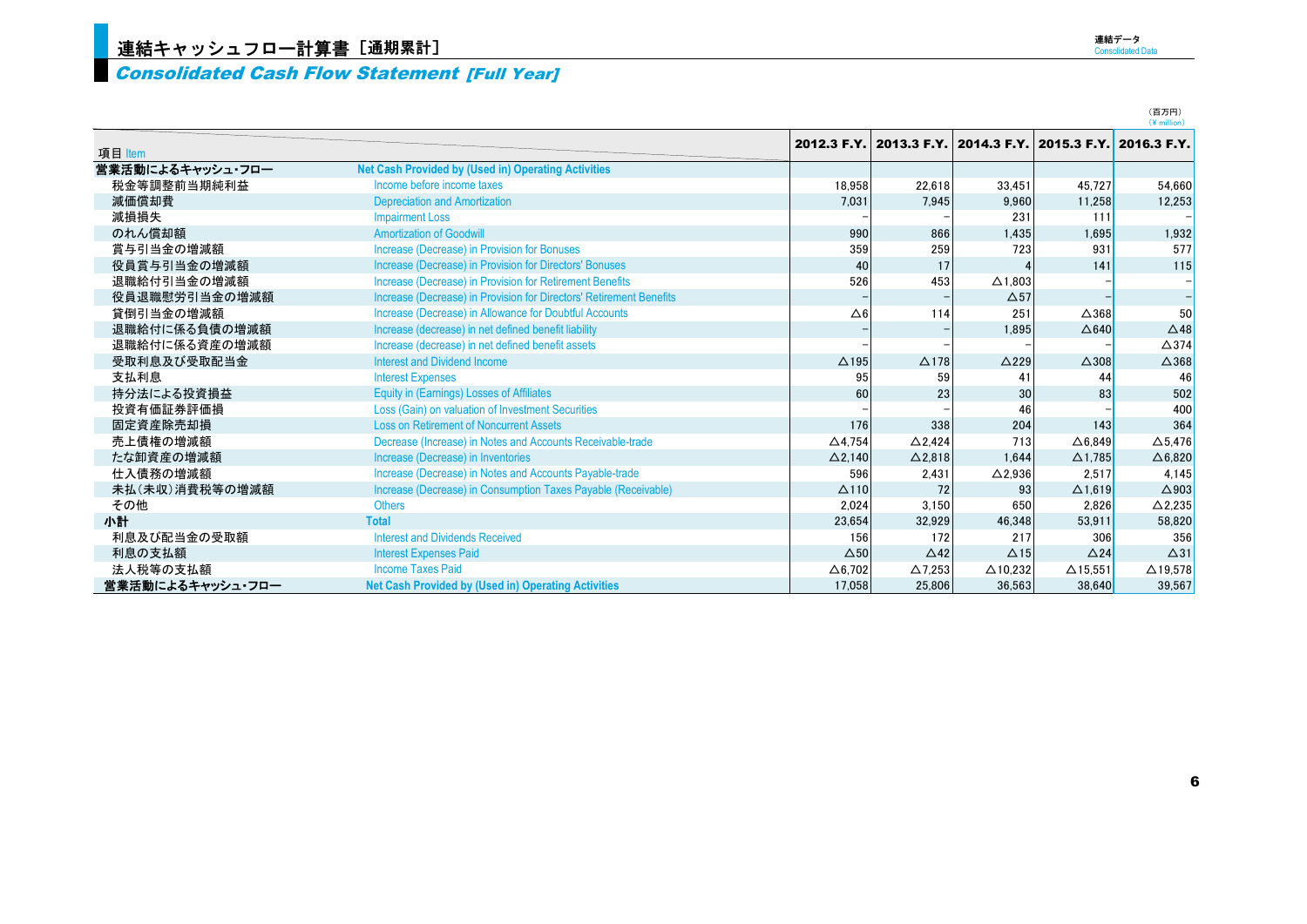|                   |                                                                                                           | 決算期 Fiscal Term |                   |                          |                    | 2012.3 F.Y. 2013.3 F.Y. 2014.3 F.Y. 2015.3 F.Y. 2016.3 F.Y. |                 |
|-------------------|-----------------------------------------------------------------------------------------------------------|-----------------|-------------------|--------------------------|--------------------|-------------------------------------------------------------|-----------------|
| 項目 Item           |                                                                                                           |                 |                   |                          |                    |                                                             |                 |
| 投資活動によるキャッシュ・フロー  | <b>Net Cash Provided by (Used in) Investment Activities</b>                                               |                 |                   |                          |                    |                                                             |                 |
| 定期預金の預入による支出      | <b>Payments into Time Deposits</b>                                                                        |                 | $\triangle$ 29    | $\Delta$ 16              | $\Delta$ 146       | $\triangle$ 147                                             | $\triangle$ 138 |
| 定期預金の払い戻しによる収入    | Proceeds from Withdrawal of Time Deposits                                                                 |                 | 39                | 18                       | 84                 | 157                                                         | 134             |
| 有形固定資産の取得による支出    | Purchase of Property, Plant and Equipment                                                                 |                 | $\Delta$ 6,732    | $\Delta$ 9,608           | $\triangle$ 13,282 | $\triangle$ 13,033                                          | $\Delta$ 13,685 |
| 有形固定資産の売却による収入    | Proceeds from Sales of Property, Plan and Equipment                                                       |                 | 45                | 81                       | 268                | 91                                                          | 107             |
| 無形固定資産の取得による支出    | <b>Purchase of Intangible Assets</b>                                                                      |                 | $\Delta$ 1,707    | $\Delta$ 2,203           | $\Delta$ 3.812     | $\Delta$ 3.455                                              | $\Delta$ 6,167  |
| 投資有価証券の取得による支出    | <b>Purchase of Investment Securities</b>                                                                  |                 |                   |                          | $\triangle$ 42     | $\Delta$ 2,349                                              | $\Delta$ 831    |
| 子会社株式の取得による収支     | Purchase of Investments in Subsidiaries                                                                   |                 |                   | $\Delta$ 357             | $\Delta$ 16,643    | $\Delta$ 341                                                | $\triangle$ 403 |
| 事業譲受による支出         | Payments for transfer of business                                                                         |                 | $\triangle$ 1,900 |                          |                    |                                                             |                 |
| その他               | <b>Others</b>                                                                                             |                 | $\triangle$ 86    | $\triangle$ 439          | $\Delta$ 365       | $\triangle$ 464                                             | $\triangle$ 638 |
| 投資活動によるキャッシュ・フロー  | Net Cash Provided by (Used in) Investment Activities                                                      |                 | $\Delta$ 10,372   | $\triangle$ 12.524       | $\triangle$ 33,940 | $\Delta$ 19,544                                             | $\Delta$ 21,622 |
| 財務活動によるキャッシュ・フロー  | Net Cash Provided by (Used in) Financing Activities                                                       |                 |                   |                          |                    |                                                             |                 |
| 短期借入金純増減額         | Net Increase (Decrease) in Short-term Loans Payable                                                       |                 | $\triangle$ 283   |                          | 854                | $\triangle$ 1.000                                           |                 |
| 長期借入金の返済による支出     | <b>Repayments of Long-term Loans Payable</b>                                                              |                 | $\Delta$ 5        | $\triangle$ <sub>5</sub> | $\Delta$ 12        | $\Delta$ 148                                                | $\Delta 0$      |
| 株式の発行による収入        | Proceeds from Issuance of Common Stock                                                                    |                 | 240               | 865                      | 877                | 396                                                         | 849             |
| 自己株式の取得による支出      | <b>Purchase of Treasury Stock</b>                                                                         |                 | $\triangle 3$     | $\triangle$ 4            | $\Delta$ 10        | $\triangle$ 10                                              | $\triangle$ 4   |
| 配当金の支払額           | <b>Cash Dividends Paid</b>                                                                                |                 | $\Delta$ 3.184    | $\Delta$ 3,703           | $\triangle$ 4.544  | $\Delta$ 6,734                                              | $\Delta$ 9,549  |
| その他               | <b>Others</b>                                                                                             |                 | $\Delta$ 576      | $\triangle$ 269          | $\triangle 62$     | $\Delta$ 57                                                 | $\Delta$ 50     |
| 財務活動によるキャッシュ・フロー  | Net Cash Provided by (Used in) Financing Activities                                                       |                 | $\Delta$ 3,813    | $\Delta$ 3,116           | $\triangle$ 2,897  | $\Delta$ 7.554                                              | $\Delta$ 8,755  |
| 現金及び現金同等物に係る換算差額  | <b>Effect of Exchange Rate Change on Cash and Cash Equivalents</b>                                        |                 | 49                | 2,303                    | 2,514              | 2.129                                                       | $\Delta$ 2,320  |
| 現金及び現金同等物の増減額     | Net Increase (Decrease) in Cash and Cash Equivalents                                                      |                 | 2.922             | 12.468                   | 2.240              | 13.672                                                      | 6,868           |
| 現金及び現金同等物の期首残高    | <b>Cash and Cash Equivalents at Beginning of Term</b>                                                     |                 | 18,915            | 21,838                   | 34,306             | 36.547                                                      | 50,219          |
| 現金及び現金同等物の期首残高調整額 | <b>Increase (Decrease) of Cash and Cash Equivalents</b><br>Due to Fiscal Year-end Change for Subsidiaries |                 |                   |                          |                    |                                                             | $\triangle 605$ |
| 現金及び現金同等物の期末残高    | <b>Cash and Cash Equivalents at End of Term</b>                                                           |                 | 21.838            | 34.306                   | 36.547             | 50.219                                                      | 56.481          |

(百万円)<br>(¥ million)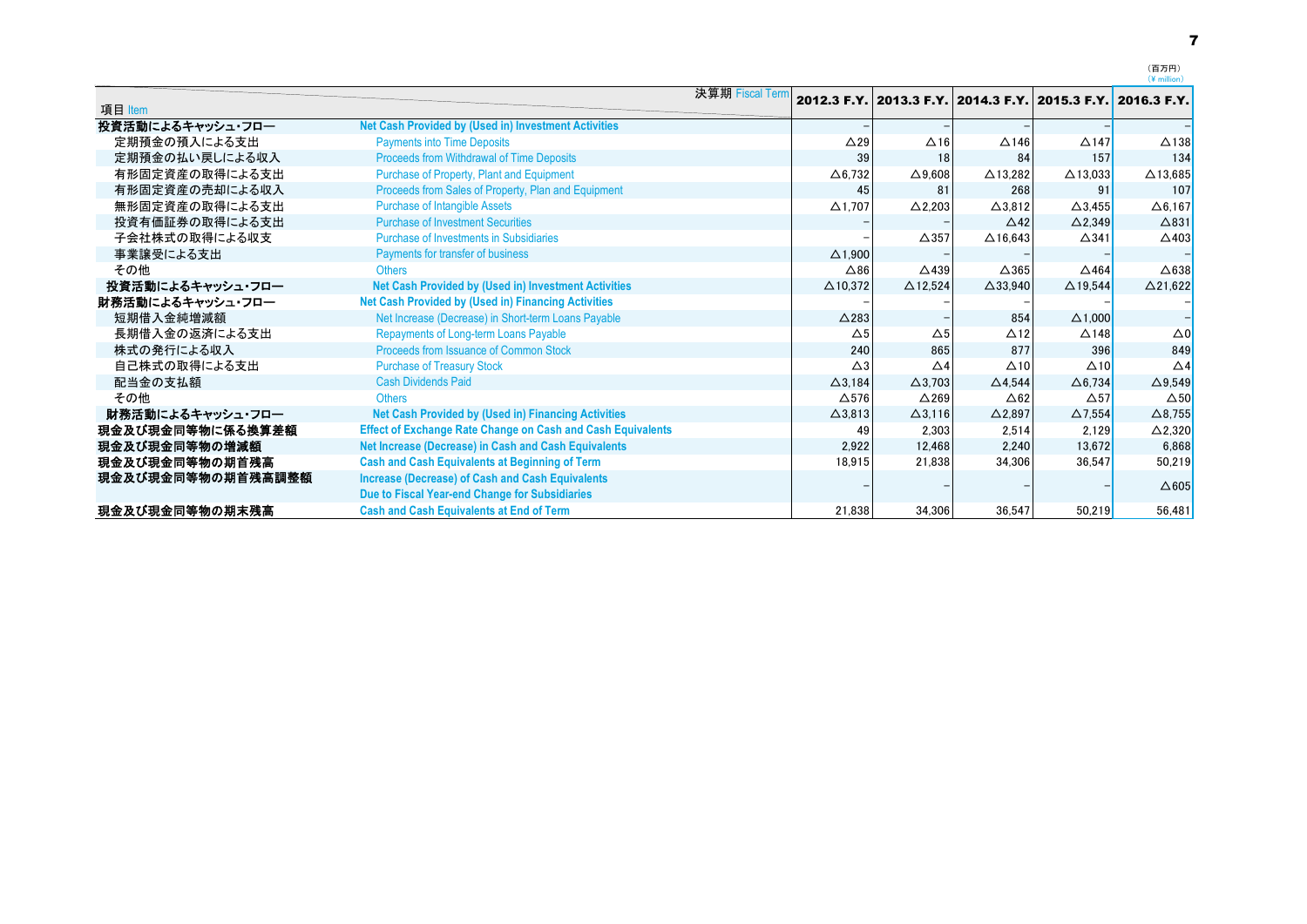## Net Sales by Destination, Business and Product type [Full Year]

地域別売上高

Net Sales by Destination

|                    | 決算期 Fiscal Term       |         | 2012.3 F.Y. |               |         | 2013.3 F.Y. |            |         | 2014.3 F.Y. |           |          | 2015.3 F.Y. |              |         | 2016.3 F.Y.      |                      | 2017.3 通期予想<br>(Forecast) |
|--------------------|-----------------------|---------|-------------|---------------|---------|-------------|------------|---------|-------------|-----------|----------|-------------|--------------|---------|------------------|----------------------|---------------------------|
|                    |                       |         | Ratio       | <b>YOY</b>    |         | Ratio       | <b>YOY</b> |         | Ratio       | YOY       |          | Ratio       | YOY          |         | Ratic            | $YOY^*$              |                           |
| 地域 Destination     |                       |         | (9)         | $\frac{9}{6}$ |         | $($ % $)$   | $($ %)     |         | (%          | $(9)_{0}$ |          | (%)         | $($ % $)$    |         | (9/6)            | (9)                  |                           |
| 国<br>内             | Japan                 | 39.735  | 29.5        | 103.1         | 40,189  | 27.6        | 101.1      | 40.317  | 21.8        | 100.3     | 40,553   | 18.3        | 100.6        | 39,846  | 15.7             | 98.3                 | 42,500                    |
| 米州                 | Americas              | 28,607  | 21.2        | 107.8         | 30,765  | 21.1        | 107.5      | 39,926  | 21.6        | 129.8     | 49,551   | 22.4        | 124.1        | 59,802  | 23.6             | 120.7                | 61,700                    |
| <b>EMEA</b>        | <b>EMEA</b>           | 37.369  | 27.7        | 105.5         | 39,587  | 27.2        | 105.9      | 53,385  | 28.9        | 134.9     | 63,598   | 28.7        | 119.1        | 68,216  | 26.9             | 107.3                | 74,000                    |
| 中国                 | China                 | 19,298  | 14.3        | 127.9         | 24,429  | 16.81       | 126.6      | 36,268  | 19.7        | 148.5     | 49,849   | 22.5        | 137.4        | 65,189  | 25.8             | 130.8 <mark> </mark> | 74,100                    |
| アジア・パシフィック         | Asia-Pacific          | 9.733   | 7.2         | 106.8         | 10.606  | 7.3         | 109.0      | 14.639  | 7.9         | 138.0     | 17.823   | 8.1         | 121.8        | 20.103  | 7.9 <sub>1</sub> | 112.8                | 22,700                    |
| 海外 計               | <b>Overseas Total</b> | 95.008  | 70.5        | 110.3         | 105.388 | 72.4        | 110.9      | 144.220 | 78.2        | 136.8     | 180.8221 | 81.7        | 125.4        | 213.310 | 84.3             | 118.0 <mark>1</mark> | 232,500                   |
| 合                  | <b>Total Sales</b>    | 134.743 | 100.0       | 108.1         | 145.577 | 100.0       | 108.0      | 184.538 | 100.0       | 126.8     | 221.376  | 100.0       | <b>120.0</b> | 253.157 | 100.0            | 114.4                | 275,000                   |
| ●EMEA:欧州、中東、アフリカ地域 |                       |         |             |               |         |             |            |         |             |           |          |             |              |         |                  |                      |                           |

**OEMEA:** Europe, the Middle East and Africa

#### 事業別売上高

**Net Sales by Business** 

|             | 決算期 Fiscal Term             |         | 2012.3 F.Y. |            |         | 2013.3 F.Y.      |       |         | 2014.3 F.Y.      |       |         | 2015.3 F.Y. |           |         | 2016.3 F.Y.     |           | 2017.3 通期予想<br>(Forecast) |
|-------------|-----------------------------|---------|-------------|------------|---------|------------------|-------|---------|------------------|-------|---------|-------------|-----------|---------|-----------------|-----------|---------------------------|
|             |                             |         | Ratio       | <b>YOY</b> |         | Ratic            | YOY   |         | Ratio            | YOY   |         | Ratio       | YOY       |         | Ratio           | $YOY^*$   |                           |
| 事業 Business |                             |         | $(9)_{0}$   | (9)        |         | $\mathcal{O}_6$  | (9)   |         | $(9)_{0}$        | (9)   |         | (9)         | $($ % $)$ |         | $\mathcal{O}_6$ | $($ % $)$ |                           |
| 血球計数検査      | Hematology                  | 85.897  | 63.7        | 108.0      | 93.832  | 64.5             | 109.2 | 119.593 | 64.8             | 127.5 | 140.965 | 63.7        | 117.9     | 159.721 | 63.1            | 113.3     | 168,000                   |
| 尿検査         | <b>Urinalysis</b>           | 10.864  | 8.1         | 114.5      | 10.937  | 7.5              | 100.7 | 14.489  | 7.9 <sub>1</sub> | 132.5 | 16,430  | 7.41        | 113.4     | 7.525   | 6.9             | 106.7     | 19.400                    |
| その他         | <b>Others</b>               |         |             |            |         |                  |       |         |                  |       |         |             |           |         |                 |           |                           |
| HU-BU       | HU-BU                       | 96.762  | 71.8        | 108.6      | 104.769 | 72.0             | 108.3 | 134.083 | 72.7             | 128.0 | 157.395 | 71.1        | 117.4     | 177.246 | 70.0            | 112.6     | 187.400                   |
| 免疫検査        | <b>Immunochemistry</b>      | 2.047   | 1.5         | 75.7       | 2.072   | 1.4 <sub>1</sub> | 101.2 | 2.116   | 1.1 <sub>1</sub> | 102.1 | 4.722   | 2.1         | 223.1     | 7,751   | 3.1             | 164.1     | 12.000                    |
| 生化学検査       | <b>Clinical Chemistry</b>   | 3.498   | 2.6         | 107.9      | 3.080   | 2.1              | 88.1  | 3.703   | 2.0              | 120.3 | 3.720   | 1.7         | 100.4     | 3,594   | 1.4             | 96.6      | 3.600                     |
| 血液凝固検査      | <b>Hemostasis</b>           | 17.643  | 13.1        | 110.4      | 21.211  | 14.6             | 120.2 | 27.899  | 15.1             | 131.5 | 33.657  | 15.2        | 120.6     | 44.166  | 17.4            | 131.2     | 48.100                    |
| ICH-BU      | ICH-BU                      | 23.189  | 17.21       | 105.7      | 26.364  | 18.1             | 113.7 | 33.720  | 18.3             | 127.9 | 42.100  | 19.0        | 124.9     | 55.512  | 21.9            | 131.9     | 63.700                    |
| LS-BU       | <b>Life Science-BU</b>      | 850     | 0.6         | 70.6       | 1.060   | 0.7              | 124.7 | 1.726   | 0.9              | 173.0 | 3.141   | 1.4         | 182.0     | 3.386   | 1.3             | 107.8     | 5.500                     |
| その他 ※       | Other Business $\mathbb{X}$ | 13.941  | 10.3        | 111.6      | 13,383  | 9.2              | 96.0  | 15,007  | 8.1              | 111.6 | 18.739  | 8.5         | 124.9     | 17,012  | 6.7             | 90.8      | 18.400                    |
| 合           | <b>Total Sales</b>          | 134.743 | 100.0       | 108.1      | 145.577 | 100.0            | 108.0 | 184.538 | 100.0            | 126.8 | 221.376 | 100.0       | 120.0     | 253.157 | 100.0           | 114.4     | 275,000                   |

※ 臨床検査情報システム、仕入商品、研究用・産業用FCM製品、新興国向け簡易FCM製品(従来は「HU-BUその他」に区分)等

※ Clinical laboratory information systems, sales of third-party products, FCM products for research and industry, simple FCM products for emerging markets (formerly included in "Others" in HU-BU), etc.

●前年同期実績数字は、2016年3月期から事業別売上区分を一部変更したことにより組み替えております。(「HU-BUその他」、「HU-BU」、「その他」)

●Figures for the first three months of the fiscal year ended March 31, 2015, have been adjusted to align with changes in certain categories from the fiscal year ended March 31, 2016 ("Others" in HU-BU, "HU-BU" and "Others

| 品目別売上高                    |                             |         |             |                 |         |                            |           |         |             |            |         |             |       |         |             |                  | (百万円)                     |
|---------------------------|-----------------------------|---------|-------------|-----------------|---------|----------------------------|-----------|---------|-------------|------------|---------|-------------|-------|---------|-------------|------------------|---------------------------|
| Net Sales by Product Type |                             |         |             |                 |         |                            |           |         |             |            |         |             |       |         |             |                  | $(*)$ million)            |
|                           | 決算期 Fiscal Term             |         | 2012.3 F.Y. |                 |         | 2013.3 F.Y.                |           |         | 2014.3 F.Y. |            |         | 2015.3 F.Y. |       |         | 2016.3 F.Y. |                  | 2017.3 通期予想<br>(Forecast) |
|                           |                             |         | Ratio       | YOY             |         | Ratio                      | YOY       |         | Ratio       | <b>YOY</b> |         | Ratio       | YOY   |         | Ratio       | YOY <sup>*</sup> |                           |
| 品目 Product Type           |                             |         | $(9)_{0}$   | $\mathcal{O}_0$ |         | $\mathcal{O}_{\mathbf{0}}$ | $(9)_{0}$ |         | $($ %)      | $($ %)     |         | (9/6)       | (%)   |         | $($ %)      | (9/6)            |                           |
| 検体検査機器                    | Instrument                  | 46.141  | 34.2        | 110.5           | 47.866  | 32.9                       | 103.7     | 57.088  | 30.9        | 119.3      | 71.460  | 32.3        | 125.2 | 85.872  | 33.9        | 120.2            | 99.500                    |
| 検体検査試薬                    | Reagent                     | 59.905  | 44.5        | 108.3           | 66.505  | 45.7                       | 111.0     | 88.163  | 47.8        | 132.6      | 105.378 | 47.6        | 119.5 | 15.296  | 45.5        | 109.4            | 138,000                   |
| 保守サービス                    | Maintenance Service & Parts | 12,823  | 9.5         | 105.6           | 14.130  | 9.7                        | 110.2     | 18.078  | 9.8         | 127.9      | 21.804  | 9.8         | 120.6 | 24.564  | 9.7         | 112.7            | 29.500                    |
| その他                       | Others                      | 15.872  | 11.8        | 102.3           | 17.075  |                            | 107.6     | 21.207  | 11.5        | 124.2      | 22.7331 | 10.3        | 107.2 | 27.423  | 10.8        | 120.6l           | 8.000                     |
| 合計                        | <b>Total Sales</b>          | 134.743 | 100.0       | 108.1           | 145.577 | 100.0                      | 108.0     | 184.538 | 100.0       | 126.8      | 221.376 | 100.0       | 120.0 | 253.157 | 100.0       | 114.4            | 275,000                   |

※前年同期を100%としています。 ※Previous period = 100%

連結データ Consolidated Data

> (百万円)  $(\frac{1}{2}$  million)

> > (百万円)  $(\frac{1}{2})$  million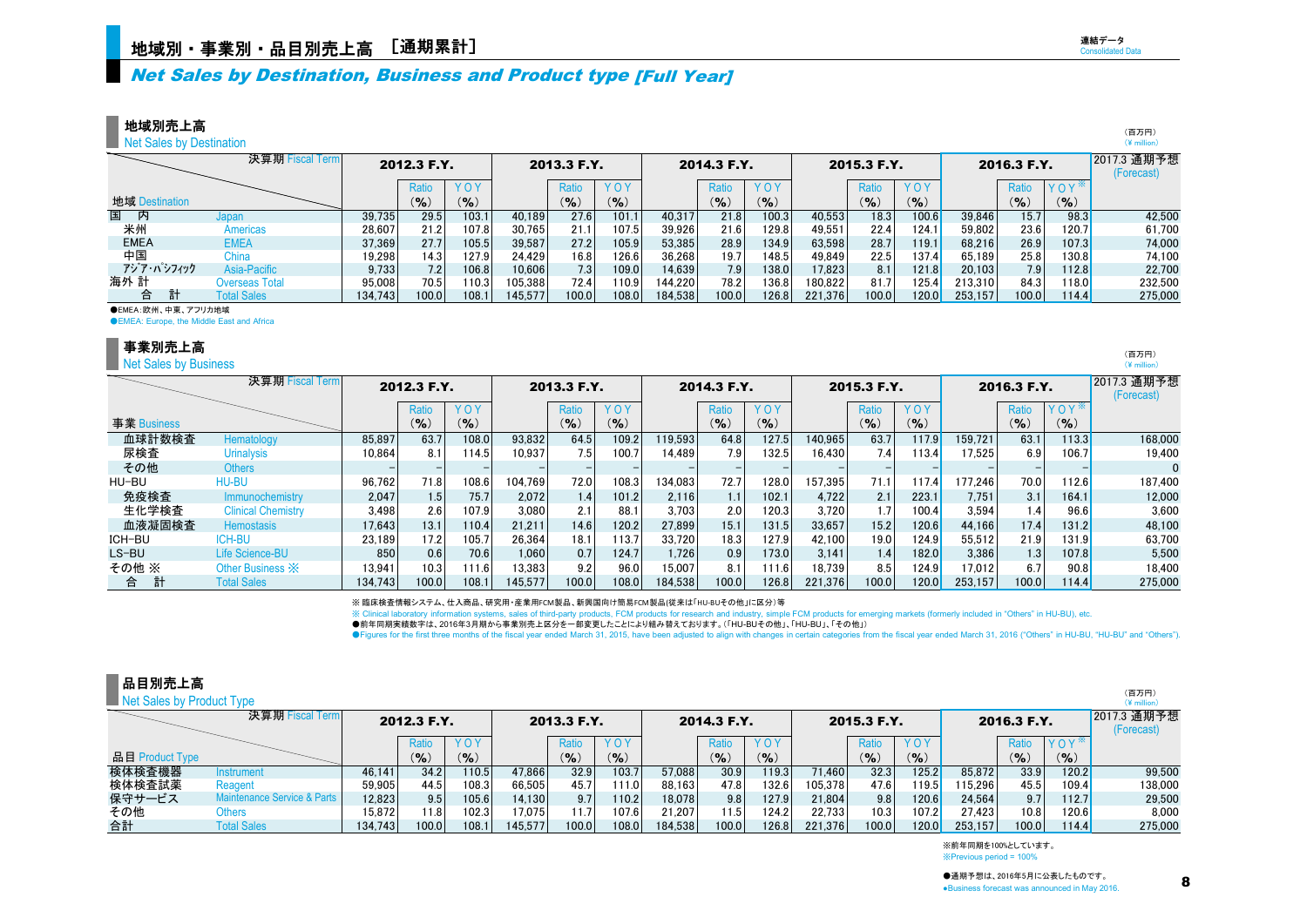## 地域別・事業別売上高 9 Net Sales by Destination and Business

■ 国内 Japan

|             | 決算期 Fiscal Term             |        | 2012.3 F.Y. |           |        | 2013.3 F.Y. |       |        | 2014.3 F.Y. |            |        | 2015.3 F.Y. |            |        | 2016.3 F.Y. |           |
|-------------|-----------------------------|--------|-------------|-----------|--------|-------------|-------|--------|-------------|------------|--------|-------------|------------|--------|-------------|-----------|
|             |                             |        | Ratio       | YOY       |        | Ratio       | YOY   |        | Ratio       | <b>YOY</b> |        | Ratio       | <b>YOY</b> |        | Ratio       | $YOY^*$   |
| 事業 Business |                             |        | $($ % $)$   | $($ % $)$ |        | (9/6)       | (9/6) |        | (9/6)       | $($ % $)$  |        | $(9)_{0}$   | (9/6)      |        | $($ % $)$   | $(9)_{0}$ |
| 血球計数検査      | Hematology                  | 16,643 | 41.9        | 104.4     | 17,355 | 43.2        | 104.3 | 17.041 | 42.3        | 98.2       | 17,257 | 42.6        | 101.3      | 17.105 | 42.9        | 99.1      |
| 尿検査         | <b>Urinalysis</b>           | 2.242  | 5.6         | 107.6     | 2.028  | 5.0         | 90.4  | 2.190  | 5.4         | 108.0      | 2.108  | 5.2         | 96.3       | 2.220  | 5.6         | 105.3     |
| その他         | <b>Others</b>               |        |             |           |        |             |       |        |             |            |        |             |            |        |             |           |
| HU-BU       | <b>HU-BU</b>                | 18.886 | 47.5        | 104.8     | 19.383 | 48.2        | 102.6 | 19.231 | 47.7        | 99.2       | 19.366 | 47.8        | 100.7      | 19.326 | 48.5        | 99.8      |
| 免疫検査        | Immunochemistry             | 2.030  | 5.1         | 75.8      | 2.051  | 5.1         | 101.0 | 2.094  | 5.2         | 102.1      | 2.765  | 6.8         | 132.0      | 3.438  | 8.6         | 124.3     |
| 生化学検査       | <b>Clinical Chemistry</b>   | 2,059  | 5.2         | 109.3     | 2,143  | 5.3         | 104.1 | 2.210  | 5.5         | 103.1      | 1,586  | 3.9         | 71.8       | ا485 ا | 3.7         | 93.6      |
| 血液凝固検査      | <b>Hemostasis</b>           | 6.115  | 15.4        | 107.0     | 6.342  | 15.8        | 103.7 | 6.572  | 16.3        | 103.6      | 6.678  | 16.5        | 101.6      | 6.981  | 17.5        | 104.5     |
| ICH-BU      | <b>ICH-BU</b>               | 10.204 | 25.7        | 99.3      | 10.536 | 26.2        | 103.3 | 10.877 | 27.0        | 103.2      | 1.030  | 27.2        | 101.4      | 11.904 | 29.9        | 107.9     |
| LS-BU       | Life Science-BU             | 232    | 0.6         | 70.7      | 231    | 0.6         | 99.6  | 257    | 0.6         | 152.9      | 256    | 0.6         | 99.5       | 257    | 0.6         | 100.4     |
| その他 ※       | Other Business $\mathbb{X}$ | 10,411 | 26.2        | 105.0     | 10.038 | 25.0        | 96.4  | 9.950  | 24.7        | 98.5       | 9.900  | 24.4        | 99.5       | 8.357  | 21.0        | 84.4      |
| 計<br>合      | <b>Total Sales</b>          | 39.735 | 100.0       | 103.1     | 40.189 | 100.0       | 101.1 | 40.317 | 100.0       | 100.3      | 40.553 | 100.0       | 100.6      | 39.846 | 100.0       | 98.3      |

#### ■ 海外 Overseas

|             | 決算期 Fiscal Term           |        | 2012.3 F.Y. |           |         | 2013.3 F.Y.      |            |         | 2014.3 F.Y.      |            |         | 2015.3 F.Y. |            |         | 2016.3 F.Y.                |                  |
|-------------|---------------------------|--------|-------------|-----------|---------|------------------|------------|---------|------------------|------------|---------|-------------|------------|---------|----------------------------|------------------|
|             |                           |        | Ratio       | YOY       |         | Ratio            | <b>YOY</b> |         | Ratio            | <b>YOY</b> |         | Ratio       | <b>YOY</b> |         | Ratio                      | YOY <sup>*</sup> |
| 事業 Business |                           |        | $(9)_{0}$   | $($ % $)$ |         | (%)              | (9)        |         | (9/6)            | (9/6)      |         | $(9)_{0}$   | (9/6)      |         | $\mathcal{O}_{\mathbf{0}}$ | $(9)_{0}$        |
| 血球計数検査      | Hematology                | 69.253 | 72.9        | 108.8     | 76.477  | 72.6             | 110.4      | 102.552 | 71.1             | 134.1      | 123,707 | 68.4        | 120.6      | 142.615 | 66.9                       | 115.3            |
| 尿検査         | <b>Urinalysis</b>         | 8.622  | 9.1         | 116.4     | 8.908   | 8.5              | 103.3      | 12.299  | 8.5              | 138.1      | 14.322  | 7.9         | 116.4      | 15.304  | 7.2 <sub>1</sub>           | 106.9            |
| その他         | <b>Others</b>             |        |             |           |         |                  |            |         |                  |            |         |             |            |         |                            |                  |
| HU-BU       | hu-bu                     | 77.875 | 82.0        | 109.6     | 85.386  | 81.0             | 109.6      | 114.851 | 79.6             | 134.5      | 138,029 | 76.3        | 120.2      | 157.919 | 74.0                       | 114.4            |
| 免疫検査        | <b>Immunochemistry</b>    | 17     | 0.0         | 68.0      | 21      | 0.0              | 123.5      | 22      | 0.0              | 104.3      | 1,956   | 1.1         | 8.886.2    | 4,312   | 2.0                        | 220.4            |
| 生化学検査       | <b>Clinical Chemistry</b> | 1.439  | 1.51        | 106.0     | 936     | 0.9              | 65.0       | 1.493   | 1.0 <sub>l</sub> | 159.4      | 2.134   | 1.2         | 142.9      | 2.109   | 1.0                        | 98.8             |
| 血液凝固検査      | <b>Hemostasis</b>         | 11.528 | 12.1        | 112.2     | 14.869  | 14.1             | 129.0      | 21.326  | 14.8             | 143.4      | 26.978  | 14.9        | 126.5      | 37.185  | 17.4                       | 137.8            |
| ICH-BU      | ICH-BU                    | 12.984 | 13.7        | 111.4     | 15.827  | 15.0             | 121.9      | 22.842  | 15.8             | 144.3      | 31.069  | 17.2        | 136.0      | 43.607  | 20.4                       | 140.4            |
| LS-BU       | Life Science-BU           | 618    | 0.7         | 70.6      | 829     | 0.8              | 134.2      | 1.469   | 1.0              | 177.1      | 2.885   | 1.6         | 196.4      | 3,129   | 1.5                        | 108.5            |
| その他 ※       | Other Business X          | 3.530  | 3.7         | 136.8     | 3.345   | 3.2 <sub>1</sub> | 94.7       | 5.057   | 3.5              | 151.2      | 8.838   | 4.9         | 174.8      | 8.654   | 4.1                        | 97.9             |
| 計<br>合      | <b>Total Sales</b>        | 95,008 | 100.0       | 110.3     | 105.388 | 100.0            | 110.9      | 144.220 | 100.0            | 136.8      | 180.822 | 100.0       | 125.4      | 213.310 | 100.0                      | 118.0            |

※Previous period = 100% ※前年同期を100%としています。

※ 臨床検査情報システム、仕入商品、研究用・産業用FCM製品、新興国向け簡易FCM製品(従来は「HU-BUその他」に区分)等

※ Clinical laboratory information systems, sales of third-party products, FCM products for research and industry, simple FCM products for emerging markets (formerly included in "Others" in HU-BU), etc. ●前年同期実績数字は、2016年3月期から事業別売上区分を一部変更したことにより組み替えております。(「HU-BUその他」、「HU-BU」、「その他」)

●Figures for the first three months of the fiscal year ended March 31, 2015, have been adjusted to align with changes in certain categories from the fiscal year ended March 31, 2016 ("Others" in HU-BU, "HU-BU" and "Others

連結データ Consolidated Data

> (百万円)  $(\frac{4}{3})$  million)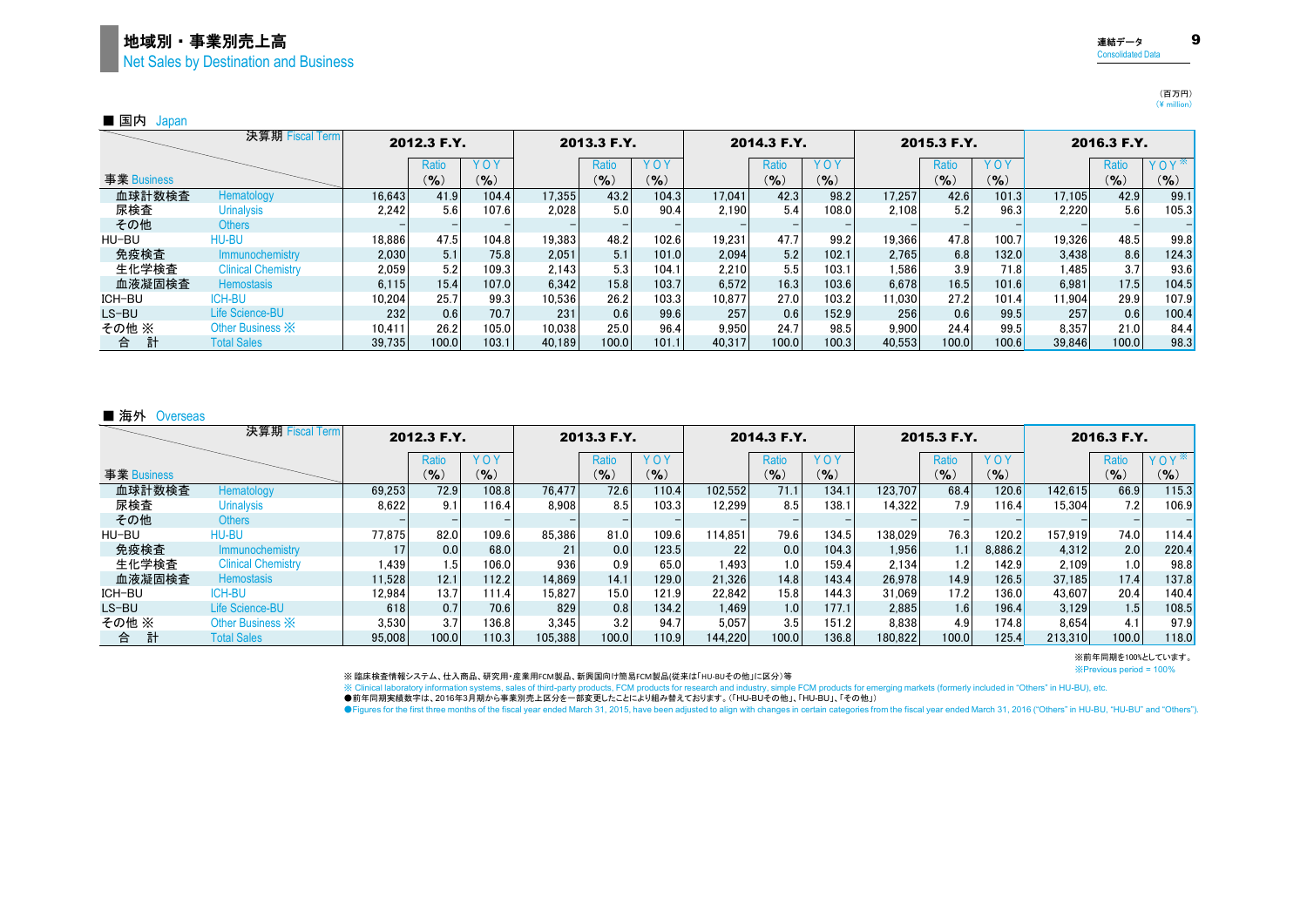## 地域別・事業別売上高 Net Sales by Destination and Business

|             | 決算期 Fiscal Term           |        | 2012.3 F.Y.      |           |        | 2013.3 F.Y. |       |        | 2014.3 F.Y. |            |        | 2015.3 F.Y. |           |        | 2016.3 F.Y. |            |
|-------------|---------------------------|--------|------------------|-----------|--------|-------------|-------|--------|-------------|------------|--------|-------------|-----------|--------|-------------|------------|
|             |                           |        | Ratio            | YOY       |        | Ratio       | YOY   |        | Ratio       | <b>YOY</b> |        | Ratio       | YOY       |        | Ratio       | <b>YOY</b> |
| 事業 Business |                           |        | $(9)_{0}$        | $(9)_{0}$ |        | (9/6)       | (9/6) |        | (9)         | $(9)_{0}$  |        | $(9)_{0}$   | $($ % $)$ |        | (9)         | (9/6)      |
| 血球計数検査      | Hematology                | 25.032 | 87.5             | 110.4     | 27,232 | 88.5        | 108.8 | 35.397 | 88.7        | 130.0      | 44,549 | 89.9        | 125.9     | 53.020 | 88.7        | 119.0      |
| 尿検査         | <b>Urinalysis</b>         | 2.079  | 7.3 <sub>1</sub> | 110.2     | 1.888  | 6.1         | 90.8  | 2.192  | 5.5         | 116.1      | 2.167  | 4.4         | 98.9      | 2.489  | 4.2         | 114.9      |
| その他         | <b>Others</b>             |        |                  |           |        |             |       |        |             |            |        |             |           |        |             |            |
| HU-BU       | <b>HU-BU</b>              | 27.111 | 94.8             | 110.4     | 29.121 | 94.7        | 107.4 | 37.589 | 94.1        | 129.1      | 46.717 | 94.3        | 124.3     | 55,509 | 92.8        | 118.8      |
| 免疫検査        | Immunochemistry           |        |                  |           |        |             |       |        |             |            |        |             |           |        | 0.0         |            |
| 生化学検査       | <b>Clinical Chemistry</b> |        |                  |           |        |             |       |        |             |            |        |             |           |        | 0.0         |            |
| 血液凝固検査      | <b>Hemostasis</b>         | 1.445  | 5.1              | 75.1      | 1.590  | 5.2         | 110.0 | 2.134  | 5.3         | 134.2      | 2.539  | 5.1         | 119.0     | 3,404  | 5.7         | 134.1      |
| ICH-BU      | ICH-BU                    | 1.445  | 5.1              | 75.1      | 1.590  | 5.2         | 110.0 | 2.134  | 5.3         | 134.2      | 2.539  |             | 119.0     | 3.404  | 5.7         | 134.1      |
| LS-BU       | Life Science-BU           |        |                  |           |        |             |       |        | 0.0         |            |        | 0.0         | 513.1     | 593    | 1.0         |            |
| その他 ※       | Other Business X          | 50     | 0.2              | 88.7      | 52     | 0.2         | 105.6 | 202    | 0.5         | 382.0      | 293    | 0.6         | 145.1     | 294    | 0.5         | 100.3      |
| 計<br>台      | <b>Total Sales</b>        | 28.607 | 100.0            | 107.8     | 30.765 | 100.0       | 107.5 | 39.926 | 100.0       | 129.8      | 49.551 | 100.0       | 124.1     | 59.802 | 100.0       | 120.7      |

#### ■ EMEA

|             | 決算期 Fiscal Term           |        | 2012.3 F.Y. |           |        | 2013.3 F.Y.       |            |                 | 2014.3 F.Y.      |       |        | 2015.3 F.Y. |           |        | 2016.3 F.Y. |            |
|-------------|---------------------------|--------|-------------|-----------|--------|-------------------|------------|-----------------|------------------|-------|--------|-------------|-----------|--------|-------------|------------|
|             |                           |        | Ratio       | YOY       |        | Ratio             | <b>YOY</b> |                 | Ratio            | YOY   |        | Ratio       | YOY       |        | Ratio       | <b>YOY</b> |
| 事業 Business |                           |        | (9/6)       | $(9)_{0}$ |        | $($ %)            | $($ % $)$  |                 | $(9)_{0}$        | (9/6) |        | (9/6)       | $(9)_{0}$ |        | $(9)_{0}$   | (9/6)      |
| 血球計数検査      | Hematology                | 27.122 | 72.6        | 104.7     | 28.227 | 71.3              | 104.1      | 38.518          | 72.2             | 136.5 | 43.426 | 68.3        | 112.7     | 47.718 | 70.0        | 109.9      |
| 尿検査         | <b>Urinalysis</b>         | 2.321  | 6.2         | 98.0      | 2.488  | 6.3               | 107.2      | 3.066           | 5.7              | 123.2 | 3.182  | 5.0         | 103.8     | 3.274  | 4.8         | 102.9      |
| その他         | <b>Others</b>             |        |             |           |        |                   |            |                 |                  |       |        |             |           |        |             |            |
| HU-BU       | <b>HU-BU</b>              | 29.443 | 78.8        | 104.2     | 30.716 | 77.6              | 104.3      | 41.584          | 77.9             | 135.4 | 46.609 | 73.3        | 112.1     | 50.992 | 74.8        | 109.4      |
| 免疫検査        | Immunochemistry           |        | 0.0         | 100.0     | 14     | 0.0               | 233.3      | 13 <sub>1</sub> | 0.0              | 96.5  |        | 0.0         | 58.8      |        | 0.0         | 87.5       |
| 生化学検査       | <b>Clinical Chemistry</b> | 253    | 0.7         | 41.3      | 161    | 0.4               | 63.6       | 241             | 0.5              | 149.8 | 212    | 0.3         | 88.1      | 229    | 0.3         | 108.0      |
| 血液凝固検査      | <b>Hemostasis</b>         | 4.179  | 11.2        | 112.6     | 5.257  | 13.3 <sub>1</sub> | 125.8      | 5.907           | 11.1             | 112.4 | 6.553  | 10.3        | 111.0     | 7,365  | 10.8        | 112.4      |
| ICH-BU      | ICH-BU                    | 4,439  | 11.9        | 102.5     | 5.433  | 13.7              | 122.4      | 6.162           | 11.5             | 113.4 | 6.774  | 10.7        | 109.9     | 7.602  | 11.1        | 112.2      |
| LS-BU       | <b>Life Science-BU</b>    | 609    | 1.6         | 69.6      | 820    | 2.1               | 134.7      | 1,439           | 2.7              | 175.4 | 2,873  | 4.5         | 199.6     | 2,530  | 3.7         | 88.1       |
| その他 ※       | Other Business X          | 2.877  | 7.7         | 147.9     | 2.617  | 6.6               | 91.0       | 4.199           | 7.9 <sub>1</sub> | 160.5 | 7.340  | 11.5        | 174.8     | 7.090  | 10.4        | 96.6       |
| 計<br>合      | <b>Total Sales</b>        | 37.369 | 100.0       | 105.5     | 39.587 | 100.0             | 105.9      | 53.385          | 100.0            | 134.9 | 63.598 | 100.0       | 119.1     | 68.216 | 100.0       | 107.3      |

●EMEA:欧州、中東、アフリカ地域

**OEMEA: Europe, the Middle East and Africa** 

※前年同期を100%としています。

※Previous period = 100%

※ 臨床検査情報システム、仕入商品、研究用・産業用FCM製品、新興国向け簡易FCM製品(従来は「HU-BUその他」に区分)等

※ Clinical laboratory information systems, sales of third-party products, FCM products for research and industry, simple FCM products for emerging markets (formerly included in "Others" in HU-BU), etc.

●前年同期実績数字は、2016年3月期から事業別売上区分を一部変更したことにより組み替えております。(「HU-BUその他」、「HU-BU」、「その他」)

●Figures for the first three months of the fiscal year ended March 31, 2015, have been adjusted to align with changes in certain categories from the fiscal year ended March 31, 2016 ("Others" in HU-BU, "HU-BU" and "Others

連結データ Consolidated Data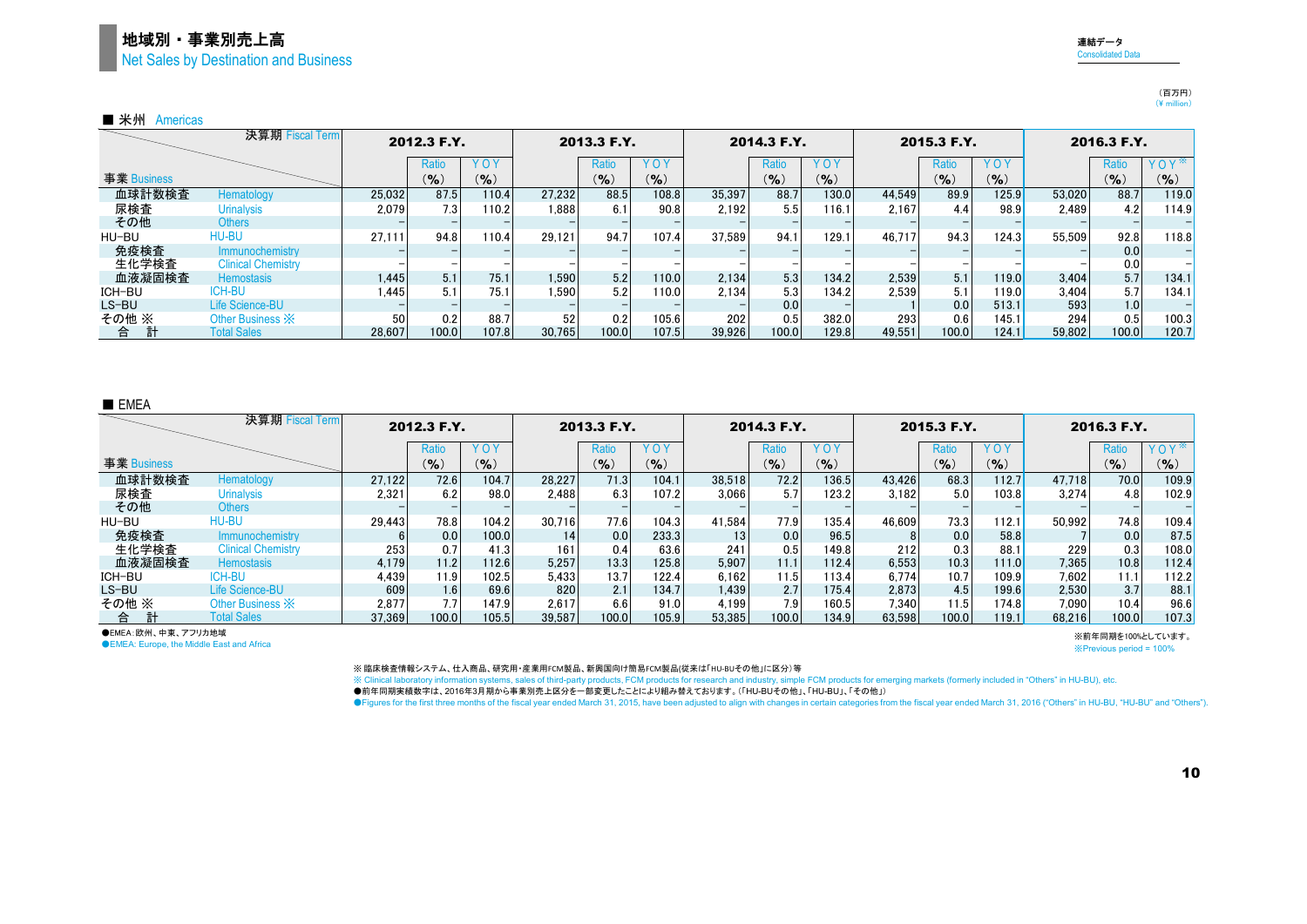#### (百万円)  $(\frac{4}{2}$  million)

#### ■ 中国 China

|             | 決算期 Fiscal Term           |        | 2012.3 F.Y. |       |        | 2013.3 F.Y. |            |        | 2014.3 F.Y. |            |        | 2015.3 F.Y. |            |        | 2016.3 F.Y. |         |
|-------------|---------------------------|--------|-------------|-------|--------|-------------|------------|--------|-------------|------------|--------|-------------|------------|--------|-------------|---------|
|             |                           |        | Ratio       | YOY   |        | Ratio       | <b>YOY</b> |        | Ratio       | <b>YOY</b> |        | Ratio       | <b>YOY</b> |        | Ratio       | YOY     |
| 事業 Business |                           |        | $(9)_{0}$   | (9)   |        | (%)         | (9/6)      |        | (9)         | $(9)_{0}$  |        | $(9)_{0}$   | $($ % $)$  |        | (9/6)       | (9/6)   |
| 血球計数検査      | Hematology                | 9.970  | 51.7        | 119.9 | 13.447 | 55.0        | 134.9      | 18.223 | 50.2        | 135.5      | 23.646 | 47.4        | 129.8      | 28.073 | 43.1        | 118.7   |
| 尿検査         | <b>Urinalysis</b>         | 3.615  | 18.7        | 136.3 | 3.855  | 15.8        | 106.6      | 5.841  | 16.1        | 151.5      | 7.474  | 15.0        | 127.9      | 7.920  | 12.2        | 106.0   |
| その他         | <b>Others</b>             |        |             |       |        |             |            |        |             |            |        |             |            |        |             |         |
| HU-BU       | HU-BU                     | 13.586 | 70.4        | 123.9 | 17.302 | 70.8        | 127.4      | 24.064 | 66.4        | 139.1      | 31.120 | 62.4        | 129.3      | 35.994 | 55.2        | 115.7   |
| 免疫検査        | <b>Immunochemistry</b>    |        | 0.0         | 100.0 |        | 0.0         | 200.0      |        | 0.0         | 111.0      | 1.883  | 3.8         | 34.775.8   | 4.207  | 6.5         | 223.4   |
| 生化学検査       | <b>Clinical Chemistry</b> | 1.050  | 5.4         | 160.6 | 655    | 2.7         | 62.4       | 1.075  | 3.0         | 164.1      | 1,399  | 2.8         | 130.1      | 1.181  | 1.8         | 84.4    |
| 血液凝固検査      | <b>Hemostasis</b>         | 4.455  | 23.1        | 135.7 | 6.256  | 25.6        | 140.4      | 11.002 | 30.3        | 175.9      | 15.443 | 31.0        | 140.4      | 23.723 | 36.4        | 153.6   |
| ICH-BU      | ICH-BU                    | 5.509  | 28.5        | 139.8 | 6.916  | 28.3        | 125.5      | 12.083 | 33.3        | 174.7      | 18.726 | 37.6        | 155.0      | 29.113 | 44.7        | 155.5   |
| LS-BU       | <b>Life Science-BU</b>    |        |             |       |        |             |            |        |             |            |        |             |            |        |             |         |
| その他 ※       | Other Business X          | 202    | 1.0         | 109.6 | 210    | 0.9         | 104.1      | 120    | 0.3         | 57.2       |        | 0.0         | 2.0        | 81     | 0.1         | 4,050.0 |
| 合           | <b>Total Sales</b>        | 19.298 | 100.0       | 127.9 | 24.429 | 100.0       | 126.6      | 36.268 | 100.0       | 148.5      | 49.849 | 100.0       | 137.4      | 65.189 | 100.0       | 130.8   |

#### ■ アジア・パシフィック Asia-Pacific

|             | 決算期 Fiscal Term           |       | 2012.3 F.Y.       |           |        | 2013.3 F.Y. |       |        | 2014.3 F.Y.    |            |                 | 2015.3 F.Y. |            |                 | 2016.3 F.Y. |       |
|-------------|---------------------------|-------|-------------------|-----------|--------|-------------|-------|--------|----------------|------------|-----------------|-------------|------------|-----------------|-------------|-------|
|             |                           |       | Ratio             | YOY       |        | Ratio       | YOY   |        | Ratio          | <b>YOY</b> |                 | Ratio       | <b>YOY</b> |                 | Ratio       | YOY   |
| 事業 Business |                           |       | $($ % $)$         | $($ % $)$ |        | (%          | (9)   |        | (9/6)          | $(9)_{0}$  |                 | $(9)_{0}$   | $(9)_{0}$  |                 | (9/6)       | (%)   |
| 血球計数検査      | Hematology                | 7.127 | 73.2 <sub>1</sub> | 105.4     | 7.569  | 71.4        | 106.2 | 10.413 | 71.1           | 137.6      | 12.084          | 67.8        | 116.0      | 13.803          | 68.7        | 114.2 |
| 尿検査         | <b>Urinalysis</b>         | 606   | 6.2               | 121.9     | 676    | 6.4         | 111.6 | 1.198  | 8.2            | 177.3      | 1.497           | 8.4         | 124.9      | .619            | 8.1         | 108.1 |
| その他         | <b>Others</b>             |       |                   |           |        |             |       |        |                |            |                 |             |            |                 |             |       |
| HU-BU       | HU-BU                     | 7.733 | 79.5              | 106.6     | 8.245  | 77.7        | 106.6 | 11.612 | 79.3           | 140.8      | 13.581          | 76.2        | 117.0      | 15.422          | 76.7        | 113.6 |
| 免疫検査        | Immunochemistry           | 8     | 0.1               | 50.0      |        | 0.0         | 12.5  |        | 0.0            | 147.2      | 64              | 0.4         | 2.357.9    | 97 <sup>1</sup> | 0.5         | 151.6 |
| 生化学検査       | <b>Clinical Chemistry</b> | 134   | .4 <sup>1</sup>   | 147.3     | 120    |             | 89.6  | 176    | $\overline{2}$ | 146.8      | 522             | 2.9         | 295.3      | 698             | 3.5         | 133.7 |
| 血液凝固検査      | <b>Hemostasis</b>         | 1.447 | 14.9              | 107.3     | 1.764  | 16.6        | 121.9 | 2.282  | 15.6           | 129.4      | 2.442           | 13.7        | 107.0      | 2.691           | 13.4        | 110.2 |
| ICH-BU      | ICH-BU                    | ∣.589 | 16.3              | 109.1     | 1.886  | 17.8        | 118.7 | 2.462  | 16.8           | 130.5      | 3.029           | 17.0        | 123.0      | 3.487           | 17.3        | 115.1 |
| $LS-BU$     | Life Science-BU           | 8     | 0.1               | 766.1     | 8      | 0.1         | 102.4 | 29     | 0.2            | 330.2      | 10 <sub>1</sub> | 0.1         | 35.3       |                 | 0.0         | 40.0  |
| その他 ※       | Other Business X          | 401   | 4.1               | 101.5     | 464    | 4.4         | 115.9 | 535    | 3.7            | 115.2      | 1.202           | 6.7         | 224.5      | 187،،           | 5.9         | 98.8  |
| 合           | <b>Total Sales</b>        | 9.733 | 100.0             | 106.8     | 10.606 | 100.0       | 109.0 | 14.639 | 100.0          | 138.0      | 17.823          | 100.0       | 121.8      | 20.103          | 100.0       | 112.8 |

※前年同期を100%としています。

※Previous period = 100%

※ 臨床検査情報システム、仕入商品、研究用・産業用FCM製品、新興国向け簡易FCM製品(従来は「HU-BUその他」に区分)等

※ Clinical laboratory information systems, sales of third-party products, FCM products for research and industry, simple FCM products for emerging markets (formerly included in "Others" in HU-BU), etc.

●前年同期実績数字は、2016年3月期から事業別売上区分を一部変更したことにより組み替えております。(「HU-BUその他」、「HU-BU」、「その他」)

●Figures for the first three months of the fiscal year ended March 31, 2015, have been adjusted to align with changes in certain categories from the fiscal year ended March 31, 2016 ("Others" in HU-BU, "HU-BU" and "Others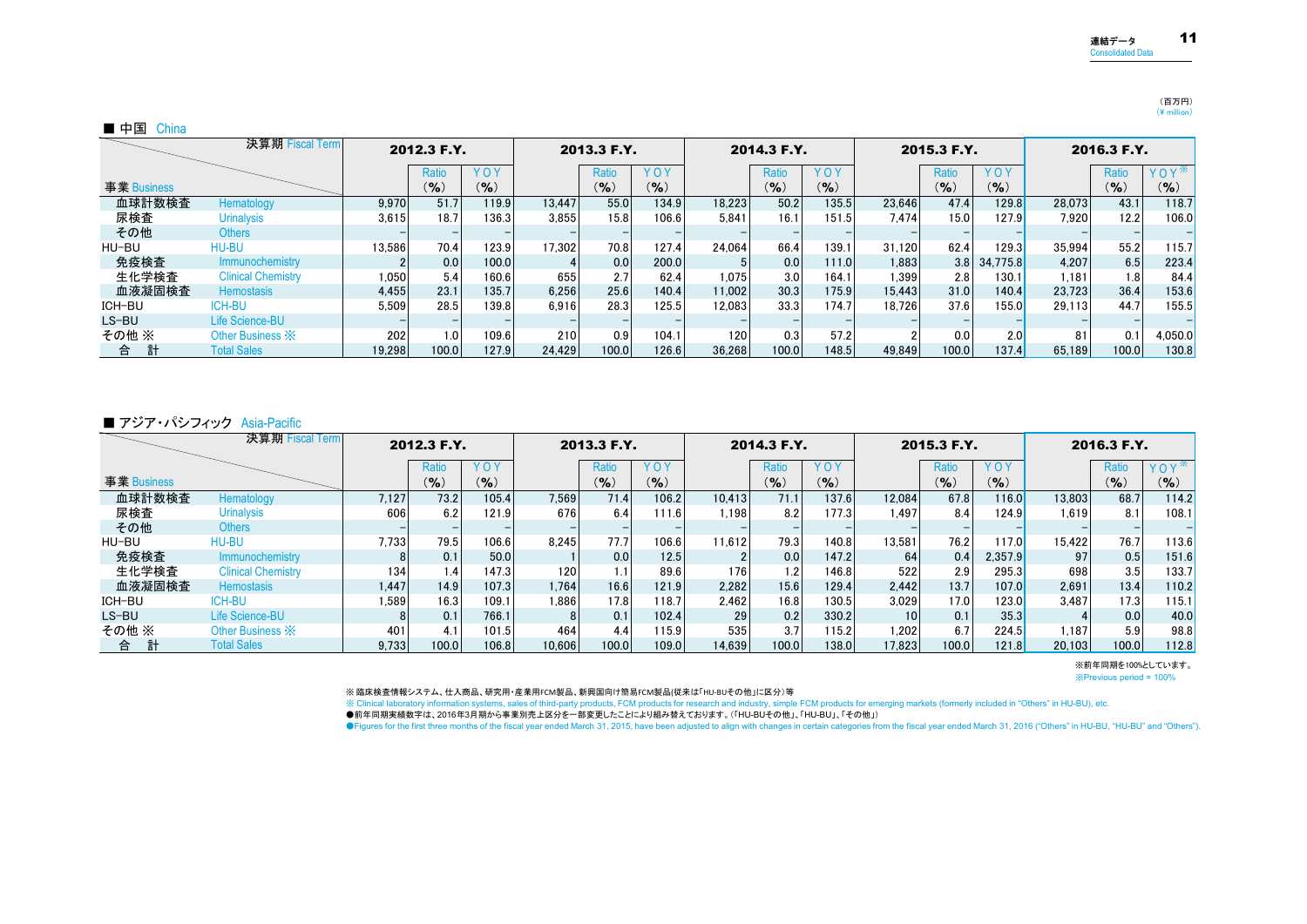| × |  |   |
|---|--|---|
|   |  | ٠ |
|   |  |   |

|                |        | 決算期 Fiscal Term                        |         | 2012.3 F.Y.  |           |         | 2013.3 F.Y. |           |         | 2014.3 F.Y. |           |         | 2015.3 F.Y.  |           |         | 2016.3 F.Y.  |           |
|----------------|--------|----------------------------------------|---------|--------------|-----------|---------|-------------|-----------|---------|-------------|-----------|---------|--------------|-----------|---------|--------------|-----------|
|                |        |                                        |         | <b>Ratio</b> | YOY       |         | Ratio       | YOY       |         | Ratio       | YOY       |         | <b>Ratio</b> | YOY       |         | <b>Ratio</b> | YOY       |
| 地域 Destination |        |                                        |         | $(9)_{0}$    | $($ % $)$ |         | (9/6)       | $($ % $)$ |         | $($ % $)$   | $($ % $)$ |         | $(9)_{0}$    | $($ % $)$ |         | $($ % $)$    | $($ % $)$ |
|                | 検体検査機器 | <b>Instrument</b>                      | 13.212  | 33.3         | 106.7     | 13.062  | 32.5        | 98.9      | 12.413  | 30.8        | 95.0      | 11.550  | 28.5         | 93.0      | 9,272   | 23.3         | 80.3      |
|                | 検体検査試薬 | Reagent                                | 20.094  | 50.6         | 104.0     | 20,501  | 51.0        | 102.0     | 20,918  | 51.9        | 102.0     | 22,160  | 54.6         | 105.9     | 23,241  | 58.3         | 104.9     |
| 日本             | 保守サービス | Maintenance Service & Parts            | 3.460   | 8.7          | 104.1     | 3.620   | 9.0         | 104.6     | 3,926   | 9.7         | 108.5     | 4.155   | 10.2         | 105.8     | 4.450   | 11.2         | 107.1     |
| Japan          | その他    | <b>Others</b>                          | 2.967   | 7.5          | 84.2      | 3.005   | 7.5         | 101.3     | 3.058   | 7.6         | 101.8     | 2.687   | 6.6          | 87.9      | 2.882   | 7.2          | 107.3     |
|                | 合計     | <b>Total Sales</b>                     | 39.735  | 100.0        | 103.1     | 40.189  | 100.0       | 101.1     | 40,317  | 100.0       | 100.3     | 40.553  | 100.0        | 100.6     | 39.846  | 100.0        | 98.3      |
|                | 検体検査機器 | <b>Instrument</b>                      | 9.742   | 34.1         | 114.7     | 8.931   | 29.0        | 91.7      | 11.462  | 28.7        | 128.3     | 15.746  | 31.8         | 137.4     | 19,589  | 32.8         | 124.4     |
|                | 検体検査試薬 | Reagent                                | 8,981   | 31.4         | 102.9     | 10.685  | 34.7        | 119.0     | 13,897  | 34.8        | 130.1     | 16.913  | 34.1         | 121.7     | 19.823  | 33.1         | 117.2     |
| 米州             | 保守サービス | <b>Maintenance Service &amp; Parts</b> | 5,223   | 18.3         | 109.1     | 6.385   | 20.8        | 122.2     | 8,408   | 21.1        | 131.7     | 10.001  | 20.2         | 118.9     | 12.151  | 20.3         | 121.5     |
| Americas       | その他    | <b>Others</b>                          | 4,659   | 16.3         | 103.0     | 4,763   | 15.5        | 102.2     | 6,158   | 15.4        | 129.3     | 6.889   | 13.9         | 111.9     | 8,237   | 13.8         | 119.6     |
|                | 合計     | <b>Total Sales</b>                     | 28.607  | 100.0        | 107.8     | 30.765  | 100.0       | 107.5     | 39.926  | 100.0       | 129.8     | 49.551  | 100.0        | 124.1     | 59.802  | 100.0        | 120.7     |
|                | 検体検査機器 | Instrument                             | 9.426   | 25.2         | 101.7     | 9.796   | 24.7        | 103.9     | 12.401  | 23.2        | 126.6     | 16.054  | 25.2         | 129.5     | 19.768  | 29.0         | 123.1     |
|                | 検体検査試薬 | Reagent                                | 17.041  | 45.6         | 105.7     | 18,535  | 46.8        | 108.8     | 26.103  | 48.9        | 140.8     | 30.269  | 47.6         | 116.0     | 32.173  | 47.2         | 106.3     |
| <b>EMEA</b>    | 保守サービス | Maintenance Service & Parts            | 3,630   | 9.7          | 104.2     | 3,525   | 8.9         | 97.1      | 5,008   | 9.4         | 142.1     | 6,612   | 10.4         | 132.0     | 6,749   | 9.9          | 102.1     |
|                | その他    | <b>Others</b>                          | 7.271   | 19.5         | 111.3     | 7.729   | 19.5        | 106.3     | 9.872   | 18.5        | 127.7     | 10.661  | 16.8         | 108.0     | 9.525   | 14.0         | 89.3      |
|                | 合計     | <b>Total Sales</b>                     | 37.369  | 100.0        | 105.5     | 39.587  | 100.0       | 105.9     | 53.385  | 100.0       | 134.9     | 63.598  | 100.0        | 119.1     | 68.216  | 100.0        | 107.3     |
|                | 検体検査機器 | <b>nstrument</b>                       | 9.807   | 50.8         | 122.2     | 12.454  | 51.0        | 127.0     | 16.367  | 45.1        | 131.4     | 22.624  | 45.4         | 138.2     | 31.418  | 48.2         | 138.9     |
|                | 検体検査試薬 | Reagent                                | 9,298   | 48.2         | 136.4     | 11.725  | 48.0        | 126.1     | 19.596  | 54.0        | 167.1     | 26.805  | 53.8         | 136.8     | 33,222  | 51.0         | 123.9     |
| 中国             | 保守サービス | Maintenance Service & Parts            | 158     | 0.8          | 73.1      | 203     | 0.8         | 128.5     | 260     | 0.7         | 128.1     | 357     | 0.7          | 137.3     | 391     | 0.6          | 109.5     |
| China          | その他    | <b>Others</b>                          | 34      | 0.2          | 113.3     | 46      | 0.2         | 135.3     | 44      | 0.1         | 95.7      | 61      | 0.1          | 138.6     | 157     | 0.2          | 257.4     |
|                | 合計     | <b>Total Sales</b>                     | 19.298  | 100.0        | 127.9     | 24.429  | 100.0       | 126.6     | 36,268  | 100.0       | 148.5     | 49.849  | 100.0        | 137.4     | 65.189  | 100.0        | 130.8     |
|                | 検体検査機器 | <b>Instrument</b>                      | 3,952   | 40.6         | 110.2     | 3.620   | 34.1        | 91.6      | 4,444   | 30.4        | 122.8     | 5.483   | 30.8         | 123.4     | 5.823   | 29.0         | 106.2     |
| アジア・           | 検体検査試薬 | Reagent                                | 4,490   | 46.1         | 104.4     | 5,057   | 47.7        | 112.6     | 7.647   | 52.2        | 151.2     | 9,228   | 51.8         | 120.7     | 6,836   | 34.0         | 74.1      |
| パシフィック         | 保守サービス | Maintenance Service & Parts            | 350     | 3.6          | 108.0     | 395     | 3.7         | 112.9     | 473     | 3.2         | 119.7     | 677     | 3.8          | 143.1     | 821     | 4.1          | 121.3     |
| Asia-          | その他    | <b>Others</b>                          | 939     | 9.7          | 104.6     | 1.531   | 14.4        | 163.0     | 2.073   | 14.2        | 135.4     | 2.434   | 13.7         | 117.4     | 6.621   | 32.9         | 272.0     |
| <b>Pacific</b> | 合計     | <b>Total Sales</b>                     | 9.733   | 100.0        | 106.8     | 10.606  | 100.0       | 109.0     | 14.639  | 100.0       | 138.0     | 17.823  | 100.0        | 121.8     | 20.103  | 100.0        | 112.8     |
|                | 検体検査機器 | <b>Instrument</b>                      | 46.141  | 34.2         | 110.5     | 47.866  | 32.9        | 103.7     | 57.088  | 30.9        | 119.3     | 71.460  | 32.3         | 125.2     | 85.872  | 33.9         | 120.2     |
|                | 検体検査試薬 | Reagent                                | 59.905  | 44.5         | 108.3     | 66.505  | 45.7        | 111.0     | 88.163  | 47.8        | 132.6     | 105.378 | 47.6         | 119.5     | 115,296 | 45.5         | 109.4     |
| 計              | 保守サービス | <b>Maintenance Service &amp; Parts</b> | 12.823  | 9.5          | 105.6     | 14.130  | 9.7         | 110.2     | 18.078  | 9.8         | 127.9     | 21.804  | 9.8          | 120.6     | 24.564  | 9.7          | 112.7     |
| Total          | その他    | <b>Others</b>                          | 15.872  | 11.8         | 102.3     | 17.075  | 11.7        | 107.6     | 21.207  | 11.5        | 124.2     | 22.733  | 10.3         | 107.2     | 27.423  | 10.8         | 120.6     |
|                | 合計     | <b>Total Sales</b>                     | 134.743 | 100.0        | 108.1     | 145.577 | 100.0       | 108.0     | 184.538 | 100.0       | 126.8     | 221.376 | 100.0        | 120.0     | 253.157 | 100.0        | 114.4     |

**●EMEA:欧州、中東、アフリカ地域** 

●EMEA: Europe, the Middle East and Africa

※前年同期を100%としています。 ※Previous period = 100%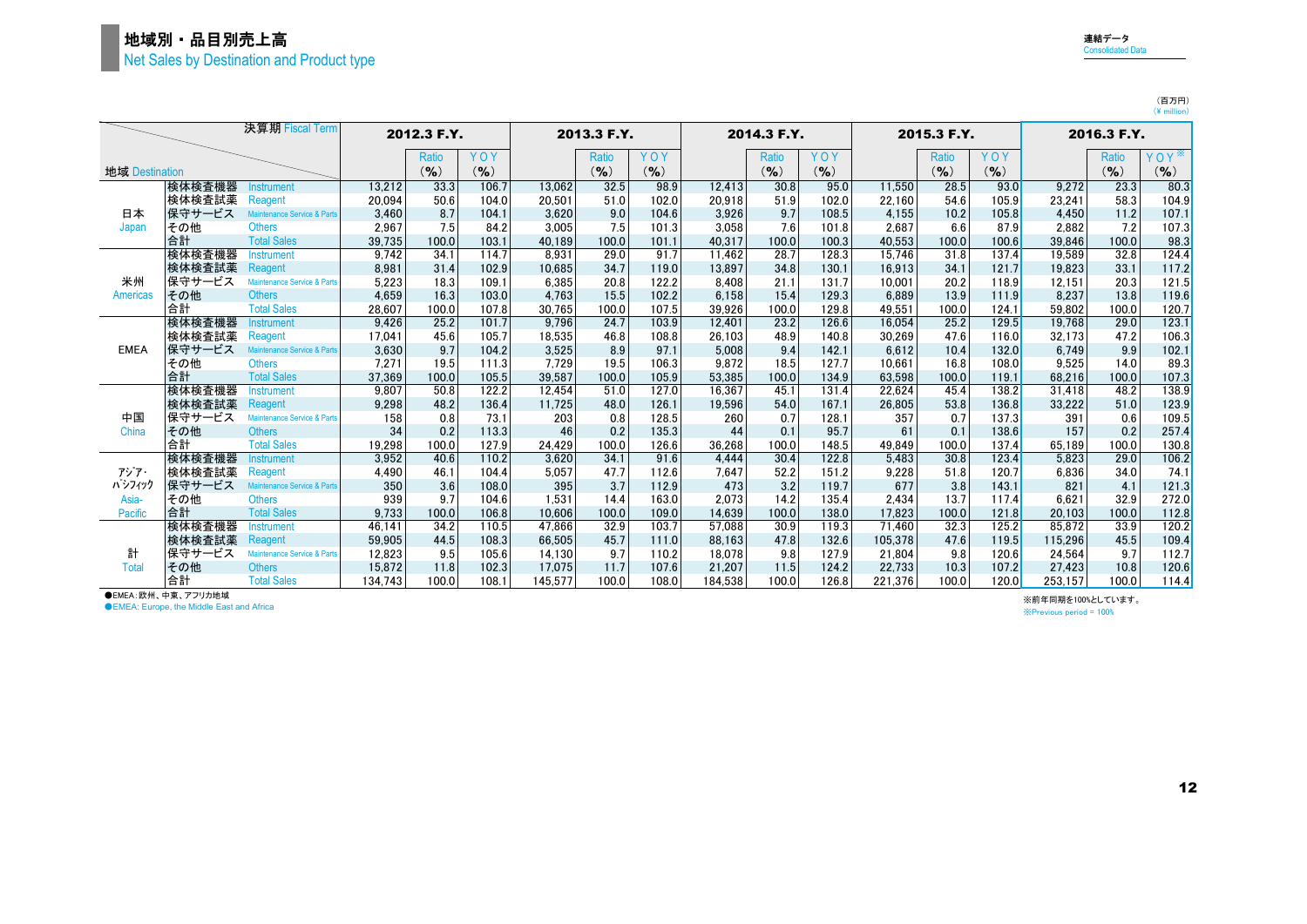## Net Sales and Operating Income (Loss) by Geographical Region (Net Sales and Operating Income (Loss) of Subsidiaries in the Region) [Full Year]

|                 |                         | 決算期 Fiscal Term                                      |                    | 2012.3 F.Y.   |                |                    | 2013.3 F.Y.   |                |                    | 2014.3 F.Y.   |                |                  | 2015.3 F.Y.   |                |                  | 2016.3 F.Y.  |                | 2017.3 通期予想 (Forecast) |                     |
|-----------------|-------------------------|------------------------------------------------------|--------------------|---------------|----------------|--------------------|---------------|----------------|--------------------|---------------|----------------|------------------|---------------|----------------|------------------|--------------|----------------|------------------------|---------------------|
|                 |                         |                                                      |                    | Ratio         | YOY            |                    | <b>Ratio</b>  | YOY            |                    | Ratio         | YOY            |                  | Ratio         | YOY            |                  | Ratio        | YOY            | 日本基準 (J-GAAP)          | <b>IFRS</b>         |
|                 | 所在地 Geographical Region |                                                      |                    | $(9)_{0}$     | (%)            |                    | $($ % $)$     | $($ % $)$      |                    | $(9)_{0}$     | (9/6)          |                  | $($ % $)$     | $($ % $)$      |                  | $(9)_{0}$    | (9/6)          |                        |                     |
|                 | 外部売上高                   | <b>Sales to Customers</b>                            | 43.690             | 52.8          | 104.7          | 42.970             | 48.7          | 98.4           | 41.758             | 40.2          | 97.2           | 43,399           | 35.3          | 103.9          | 43.008           | 29.9         | 99.1           | 46.000                 | 46.000              |
|                 | 内部売上高                   | Intra-area Transfer                                  | 39,093             | 47.2          | 114.9          | 45.196             | 51.3          | 115.6          | 62,058             | 59.8          | 137.3          | 79.536           | 64.7          | 128.2          | 101.012          | 70.1         | 127.0          | 113.600                | 113,600             |
| 日本              | 売上高 計                   | <b>Total Sales</b>                                   | 82,784             | 100.0         | 109.3          | 88.167             | 100.0         | 106.5          | 103,816            | 100.0         | 117.7          | 122,936          | 100.0         | 118.4          | 144.020          | 100.0        | 117.2          | 159.600                | 159,600             |
| Japan           | 営業費用                    | <b>Operating Expenses</b>                            | 74,100             | 89.5          | 107.5          | 76.228             | 86.5          | 102.9          | 83,679             | 80.6          | 109.8          | 91.772           | 74.7          | 109.7          | 102,232          | 71.0         | 111.4          | 115.700                | 116,100             |
|                 | 営業利益                    | Operating Income                                     | 8.683              | 10.5          | 127.4          | 11.939             | 13.5          | 137.5          | 20,137             | 19.4          | 168.7          | 31,163           | 25.3          | 154.8          | 41.788           | 29.0         | 134.1          | 43.900                 | 43,500              |
|                 | 外部売上高                   | <b>Sales to Customers</b>                            | 26,855             | 100.0         | 105.4          | 29,702             | 100.0         | 110.6          | 38,594             | 99.9          | 129.9          | 47,013           | 99.4          | 121.8          | 56,481           | 98.5         | 120.1          | 59,000                 | 59,000              |
|                 | 内部売上高                   | Intra-area Transfer                                  |                    | 0.0           | 50.0           |                    | 0.0           | 100.0          | 24                 | 0.1           | .200.0         | 300              | 0.6           | 1,250.0        | 866              | 1.5          | 288.7          | 400                    | 400                 |
| 米州              | 売上高 計                   | <b>Total Sales</b>                                   | 26,857             | 100.0         | 105.4          | 29.704             | 100.0         | 110.6          | 38,618             | 100.0         | 130.0          | 47,313           | 100.0         | 122.5          | 57.347           | 100.0        | 121.2          | 59,400                 | 59,400              |
| <b>Americas</b> | 営業費用                    | <b>Operating Expenses</b>                            | 23,985             | 89.3          | 107.9          | 27.576             | 92.8          | 115.0          | 36.141             | 93.6          | 131.1          | 44.912           | 94.9          | 124.3          | 55.264           | 96.4         | 123.0          | 55,900                 | 55,900              |
|                 | 営業利益                    | Operating Income                                     | 2,872              | 10.7          | 88.4           | 2,128              | 7.2           | 74.1           | 2,477              | 6.4           | 116.4          | 2,401            | 5.1           | 96.9           | 2.083            | 3.6          | 86.8           | 3,500                  | 3,500               |
|                 | 外部売上高                   | <b>Sales to Customers</b>                            | 37,031             | 98.8          | 104.9          | 39.435             | 98.8          | 106.5          | 53,195             | 98.5          | 134.9          | 63,257           | 98.2          | 118.9          | 68.453           | 97.3         | 108.2          | 73,300                 | 73,300              |
|                 | 内部売上高                   | Intra-area Transfer<br><b>Total Sales</b>            | 453                | 1.2           | 161.2<br>105.4 | 483<br>39.919      | 1.2           | 106.6          | 785                | 1.5           | 162.5          | 1,173            | 1.8           | 149.4          | 1,929<br>70.382  | 2.7<br>100.0 | 164.5<br>109.2 | 3,500                  | 3,500               |
| <b>EMEA</b>     | 売上高 計<br>営業費用           |                                                      | 37,484             | 100.0<br>85.6 | 103.5          | 34,120             | 100.0<br>85.5 | 106.5<br>106.3 | 53,981<br>45,376   | 100.0<br>84.1 | 135.2<br>133.0 | 64,430<br>59,231 | 100.0<br>91.9 | 119.4<br>130.5 | 67.618           | 96.1         | 114.2          | 76,800                 | 76,800<br>69,700    |
|                 | 営業利益                    | <b>Operating Expenses</b><br>Operating Income        | 32,105<br>5.379    | 14.4          | 118.2          | 5.799              | 14.5          | 107.8          | 8.604              | 15.9          | 148.4          | 5.198            | 8.1           | 60.4           | 2.764            | 3.9          | 53.2           | 70,400<br>6.400        | 7.100               |
|                 | 外部売上高                   | <b>Sales to Customers</b>                            | 19,298             | 100.0         | 127.9          | 24,425             | 100.0         | 126.6          | 36,258             | 100.0         | 148.4          | 49,839           | 100.0         | 137.5          | 65,144           | 100.0        | 130.7          | 74,100                 | 74,100              |
|                 | 内部売上高                   | Intra-area Transfer                                  | 5                  | 0.0           | 83.3           | 5                  | 0.0           | 100.0          | 5                  |               | 100.0          |                  |               | 140.0          |                  | 0.0          | 71.4           |                        |                     |
| 中国              | 売上高 計                   | <b>Total Sales</b>                                   | 19,303             | 100.0         | 127.8          | 24.430             | 100.0         | 126.6          | 36,263             | 100.0         | 148.4          | 49.846           | 100.0         | 137.5          | 65.149           | 100.0        | 130.7          | 74.100                 | 74,100              |
| China           | 営業費用                    | <b>Operating Expenses</b>                            | 16,934             | 87.7          | 133.5          | 22.047             | 90.2          | 130.2          | 32,068             | 88.4          | 145.5          | 43.044           | 86.4          | 134.2          | 59.586           | 91.5         | 138.4          | 68,700                 | 68,500              |
|                 | 営業利益                    | <b>Operating Income</b>                              | 2,369              | 12.3          | 98.3           | 2.383              | 9.8           | 100.6          | 4,195              | 11.6          | 176.0          | 6.802            | 13.6          | 162.1          | 5.563            | 8.5          | 81.8           | 5,400                  | 5,600               |
|                 | 外部売上高                   | <b>Sales to Customers</b>                            | 7,868              | 98.4          | 110.7          | 9.043              | 98.2          | 114.9          | 14,730             | 98.9          | 162.9          | 17,866           | 99.1          | 121.3          | 20.069           | 99.5         | 112.3          | 22,600                 | 22,600              |
| アジア・            | 内部売上高                   | Intra-area Transfer                                  | 130                | 1.6           | 71.0           | 166                | 1.8           | 127.7          | 164                | 1.1           | 98.8           | 157              | 0.9           | 95.7           | 105              | 0.5          | 66.9           | 100                    | 100                 |
| パシフィック          | 売上高 計                   | <b>Total Sales</b>                                   | 7.999              | 100.0         | 109.7          | 9.210              | 100.0         | 115.1          | 14,895             | 100.0         | 161.7          | 18.023           | 100.0         | 121.0          | 20.174           | 100.0        | 111.9          | 22.700                 | 22,700              |
| Asia-           | 営業費用                    | <b>Operating Expenses</b>                            | 7,669              | 95.9          | 117.2          | 8,154              | 88.5          | 106.3          | 13,509             | 90.7          | 165.7          | 16,796           | 93.2          | 124.3          | 18,367           | 91.0         | 109.4          | 21,400                 | 20,900              |
| Pacific         | 営業利益                    | Operating Income                                     | 329                | 4.1           | 44.1           | 1.055              | 11.5          | 320.7          | 1.386              | 9.3           | 131.4          | 1.226            | 6.8           | 88.5           | 1.807            | 9.0          | 147.4          | 1.300                  | 1,800               |
|                 | 外部売上高                   | <b>Sales to Customers</b>                            | 134.743            | 77.2          | 108.1          | 145.577            | 76.0          | 108.0          | 184.538            | 74.5          | 126.8          | 221.376          | 73.2          | 120.0          | 253.157          | 70.9         | 114.4          | 275.000                | 275,000             |
|                 | 内部売上高                   | Intra-area Transfer                                  | 39,685             | 22.8          | 115.1          | 45.854             | 24.0          | 115.5          | 63,038             | 25.5          | 137.5          | 81,174           | 26.8          | 128.8          | 103,918          | 29.1         | 128.0          | 117,600                | 117,600             |
| 計               | 売上高 計                   | <b>Total Sales</b>                                   | 174,429            | 100.0         | 109.6          | 191.432            | 100.0         | 109.7          | 247,576            | 100.0         | 129.3          | 302,551          | 100.0         | 122.2          | 357.075          | 100.0        | 118.0          | 392.600                | 392,600             |
| <b>Total</b>    | 営業費用                    | <b>Operating Expenses</b>                            | 154,794            | 88.7          | 109.5          | 168.126            | 87.8          | 108.6          | 210.775            | 85.1          | 125.4          | 255.758          | 84.5          | 121.3          | 303.069          | 84.9         | 118.5          | 332.100                | 331,100             |
|                 | 営業利益<br>外部売上高           | <b>Operating Income</b><br><b>Sales to Customers</b> | 19,634             | 11.3          | 110.5          | 23,306             | 12.2          | 118.7          | 36,800             | 14.9          | 157.9          | 46,793           | 15.5          | 127.2          | 54.006           | 15.1         | 115.4          | 60,500                 | 61,500              |
| 消去/             | 内部売上高                   | Intra-area Transfer                                  | $\triangle$ 39,685 |               |                | $\triangle$ 45.854 |               |                | $\triangle$ 63.038 |               |                | $\Delta$ 81.174  |               |                | $\Delta$ 103.918 |              |                | $\Delta$ 117.600       | $\triangle$ 117,600 |
| 全社              | 売上高 計                   | <b>Total Sales</b>                                   | $\Delta$ 39,685    |               |                | $\triangle$ 45.854 |               |                | $\Delta$ 63,038    |               |                | $\Delta$ 81,174  |               |                | $\Delta$ 103,918 |              |                | $\Delta$ 117.600       | $\triangle$ 117,600 |
| Eliminations    | 営業費用                    | <b>Operating Expenses</b>                            | $\Delta$ 39,256    |               |                | $\triangle$ 44.353 |               |                | $\Delta$ 59.108    |               |                | $\Delta$ 78,792  |               |                | △106.874         |              |                | $\Delta$ 118.100       | $\Delta$ 118,100    |
| Corporate       | 営業利益                    | <b>Operating Income</b>                              | $\Delta$ 428       |               |                | $\Delta$ 1,501     |               |                | $\Delta$ 3,929     |               |                | $\Delta$ 2,382   |               |                | 2,955            |              |                | 500                    | 500                 |
|                 | 外部売上高                   | <b>Sales to Customers</b>                            | 134,743            | 100.0         | 108.1          | 145,577            | 100.0         | 108.0          | 184,538            | 100.0         | 126.8          | 221,376          | 100.0         | 120.0          | 253,157          | 100.0        | 1144           | 275,000                | 275,000             |
|                 | 内部売上高                   | Intra-area Transfer                                  |                    |               |                |                    |               |                |                    |               |                |                  |               |                |                  |              |                |                        |                     |
| 連結              | 売上高 計                   | <b>Total Sales</b>                                   | 134.743            | 100.0         | 108.1          | 145.577            | 100.0         | 108.0          | 184.538            | 100.0         | 126.8          | 221.376          | 100.0         | 120.0          | 253.157          | 100.0        | 114.4          | 275.000                | 275,000             |
| Consolidated    | 営業費用                    | <b>Operating Expenses</b>                            | 115,538            | 85.7          | 108.6          | 123,773            | 85.0          | 107.1          | 151,667            | 82.2          | 122.5          | 176,965          | 79.9          | 116.7          | 196,195          | 77.5         | 110.9          | 214,000                | 213,000             |
|                 | 営業利益                    | Operating Income                                     | 19.205             | 14.3          | 105.0          | 21.804             | 15.0          | 113.5          | 32.870             | 17.8          | 150.8          | 44.411           | 20.1          | 135.1          | 56.962           | 22.5         | 128.3          | 61.000                 | 62.000              |

●日本所在地には、モンゴル、アイデックス社向けなどの売上、利益を含みます。

● Sales and Operating Income in Japan include those to Mongolia, IDEXX and other countries.

●EMEA:欧州、中東、アフリカ地域

●EMEA: Europe, the Middle East and Africa

●アジア・パシフィック所在地には、モンゴルの売上、利益を含みません。

●Sales in Asia Pacific exclude Mongolia.

※前年同期を100%としています。 ※Previous period = 100%

●通期予想は、2016年5月に公表したものです。 ●Business forecast was announced in May 2016.

(百万円)  $(\frac{1}{2})$  million)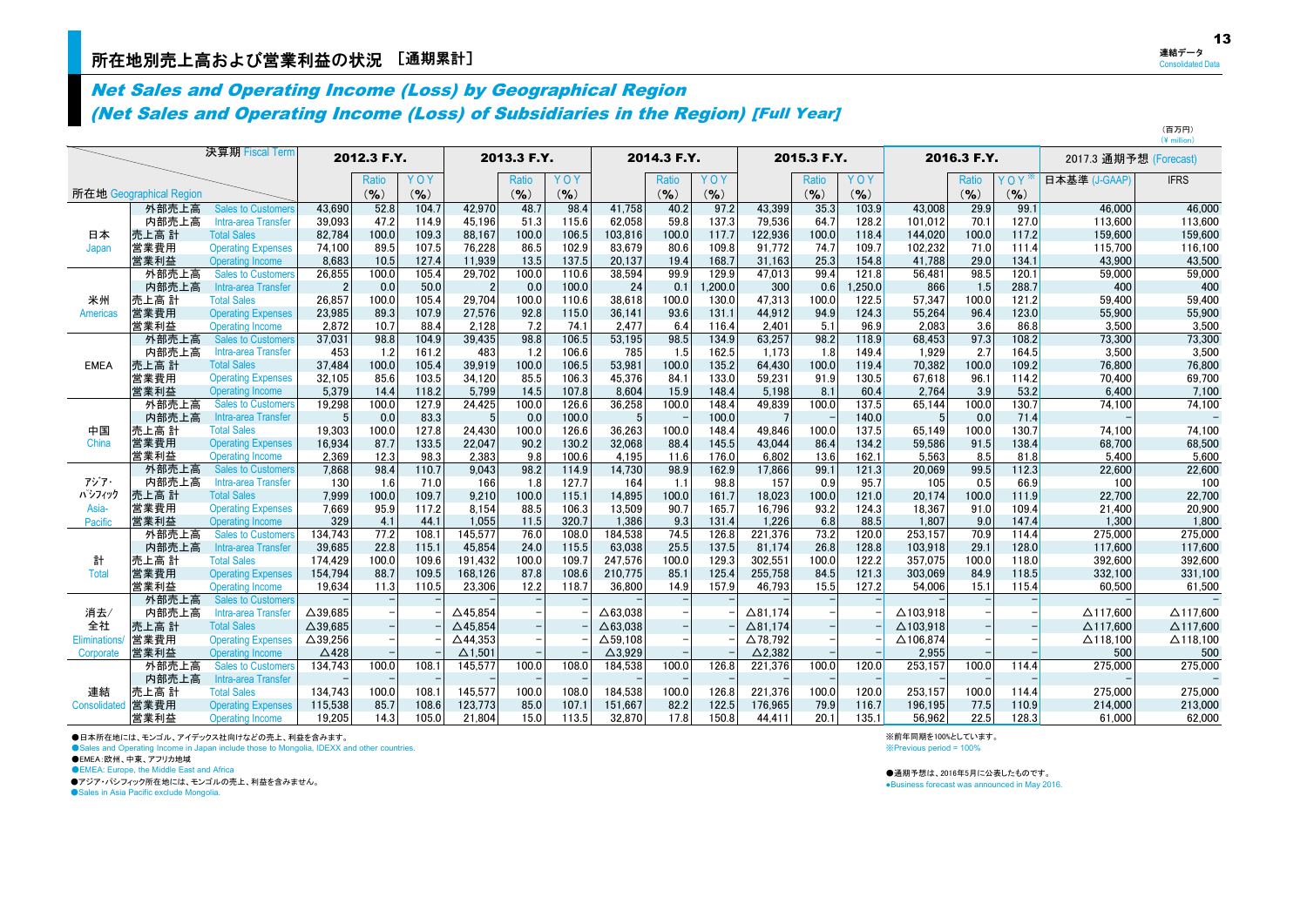Associated Data 関連データ

## 株式情報

Stock Information

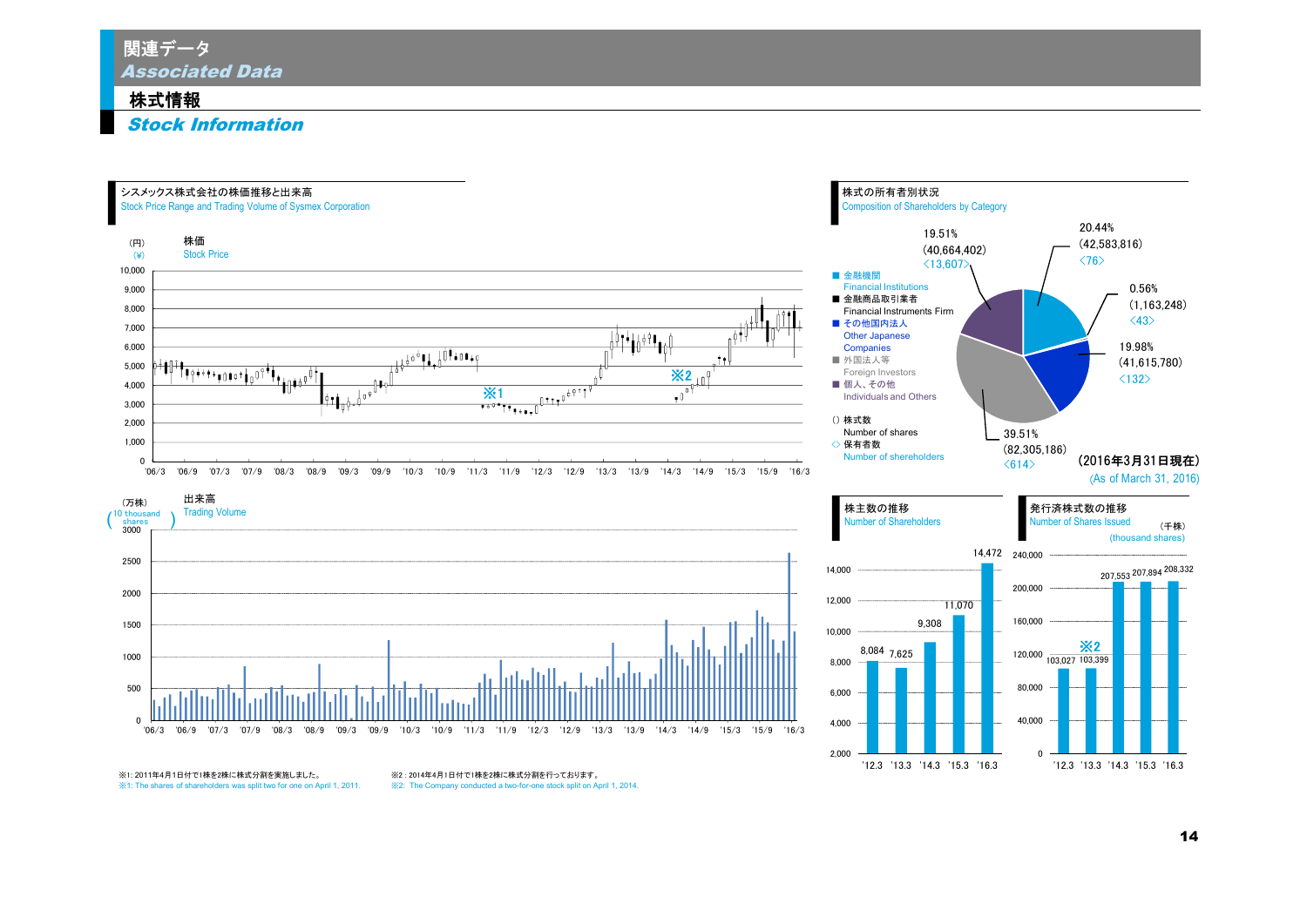| シスメックス株式会社<br><b>Sysmex Corporation</b>       |                                                                                                                                                                                                          | 主な事業内容                       |                                                                                                                           | 臨床検査機器、検査用試薬ならびに関連ソフトウェアなどの<br>開発·製造·販売·輸出入                                                                              |                                                                                    |                                                                                                                  |  |  |
|-----------------------------------------------|----------------------------------------------------------------------------------------------------------------------------------------------------------------------------------------------------------|------------------------------|---------------------------------------------------------------------------------------------------------------------------|--------------------------------------------------------------------------------------------------------------------------|------------------------------------------------------------------------------------|------------------------------------------------------------------------------------------------------------------|--|--|
| 本社所在地<br><b>Address of Head Office</b>        | 1-5-1, Wakinohama-Kaigandori, Chuo-ku, Kobe, Hyogo 651-0073, Japan                                                                                                                                       | <b>Main Line of Business</b> |                                                                                                                           | Development, manufacture, sales, import and export of diagnostics testing instruments and reagents, and related software |                                                                                    |                                                                                                                  |  |  |
| 電話番号 Telephone<br>A X Facsimile               | 主な販売先                                                                                                                                                                                                    |                              | 国立病院、一般病院、大学、研究所、その他医療機関                                                                                                  |                                                                                                                          |                                                                                    |                                                                                                                  |  |  |
| 設立年月日<br><b>Date of Establishment</b>         | 昭和43年2月20日<br>February 20, 1968                                                                                                                                                                          | <b>Customers</b>             | National and public hospitals, general hospitals,<br>and other medical institutions universities, and research institutes |                                                                                                                          |                                                                                    |                                                                                                                  |  |  |
| 資本金<br>Paid-in Capital                        | (千円)<br>11, 016, 978<br>(¥ thousand)                                                                                                                                                                     |                              | 本社<br><b>Head Office</b><br>テクノパーク                                                                                        |                                                                                                                          | 仙台支店<br>Sendai Branch<br>北関東支店                                                     | 千葉営業所<br><b>Chiba Sales Office</b><br>横浜営業所                                                                      |  |  |
| 従業員数<br><b>Number of Employees</b>            | 2,526名 (単独/Non-Consolidated)<br>7.446名(連結/Consolidated)<br>※嘱託及びパートタイマーなどを含む<br><b>XIncluding part-time employee</b><br>40.5 才<br>従業員平均年齢<br>average age<br>従業員平均勤続年数 average years of employment 11.5 年 |                              | <b>Technopark</b><br><b>Solution Center</b><br><b>R&amp;D Center</b><br>アイ スクエア                                           | ソリューションセンター<br>研究開発センター                                                                                                  | Kita Kanto Branch<br>東京支店<br><b>Tokyo Branch</b><br>名古屋支店<br>Nagoya Branch<br>大阪支店 | <b>Yokohama Sales Office</b><br>静岡営業所<br><b>Shizuoka Sales Office</b><br>金沢営業所<br>Kanazawa Sales Office<br>京都営業所 |  |  |
| 発行済株式総数<br>Number of Shares Issued            | 千株 ×<br>208, 332<br>(thousand shares)                                                                                                                                                                    | 事業所<br><b>Offices</b>        | <i>i-Square</i><br>加古川工場<br><b>Kakogawa Factory</b>                                                                       |                                                                                                                          | <b>Osaka Branch</b><br>広島支店<br>Hiroshima Branch<br>福岡支店                            | <b>Kyoto Sales Office</b><br>神戸営業所<br><b>Kobe Sales Office</b><br>高松営業所                                          |  |  |
| 決算期<br><b>Settlement Day</b>                  | 3月31日<br>March 31                                                                                                                                                                                        |                              | 東京支社<br><b>Tokyo Office</b>                                                                                               | タンパク質開発センター<br><b>Protein Development Center</b>                                                                         | Fukuoka Branch<br>札幌営業所<br><b>Sapporo Sales Office</b>                             | <b>Takamatsu Sales Office</b><br>岡山営業所<br>Okavama Sales Office                                                   |  |  |
| 上場市場<br><b>Stock Listings</b>                 | 東京証券取引所市場第一部<br><b>Tokyo Stock Exchange, First Section</b>                                                                                                                                               |                              |                                                                                                                           |                                                                                                                          | 盛岡営業所<br><b>Morioka Sales Office</b><br>長野営業所                                      | 鹿児島営業所<br>Kagoshima Sales Office<br>首都圏サービスセンター                                                                  |  |  |
| 証券コードNo.<br><b>Stock Exchange Code Number</b> | 6869                                                                                                                                                                                                     |                              |                                                                                                                           |                                                                                                                          | Nagano Sales Office<br>新潟営業所<br>Nijgata Sales Office                               | Metropolitan Area Service Center                                                                                 |  |  |

※ : 2014年4月1日付で1株を2株に株式分割を行っております。<br>- そのため、前連結会計年度の期首に当該分割が行われたと仮定して期末発行済株式数を算定しております。<br>※: The Company conducted a two-for-one stock split on April 1, 2014.<br>Accordingly, calculations involving the number of shares issued a

(2016年3月31日現在) (As of March 31, 2016)